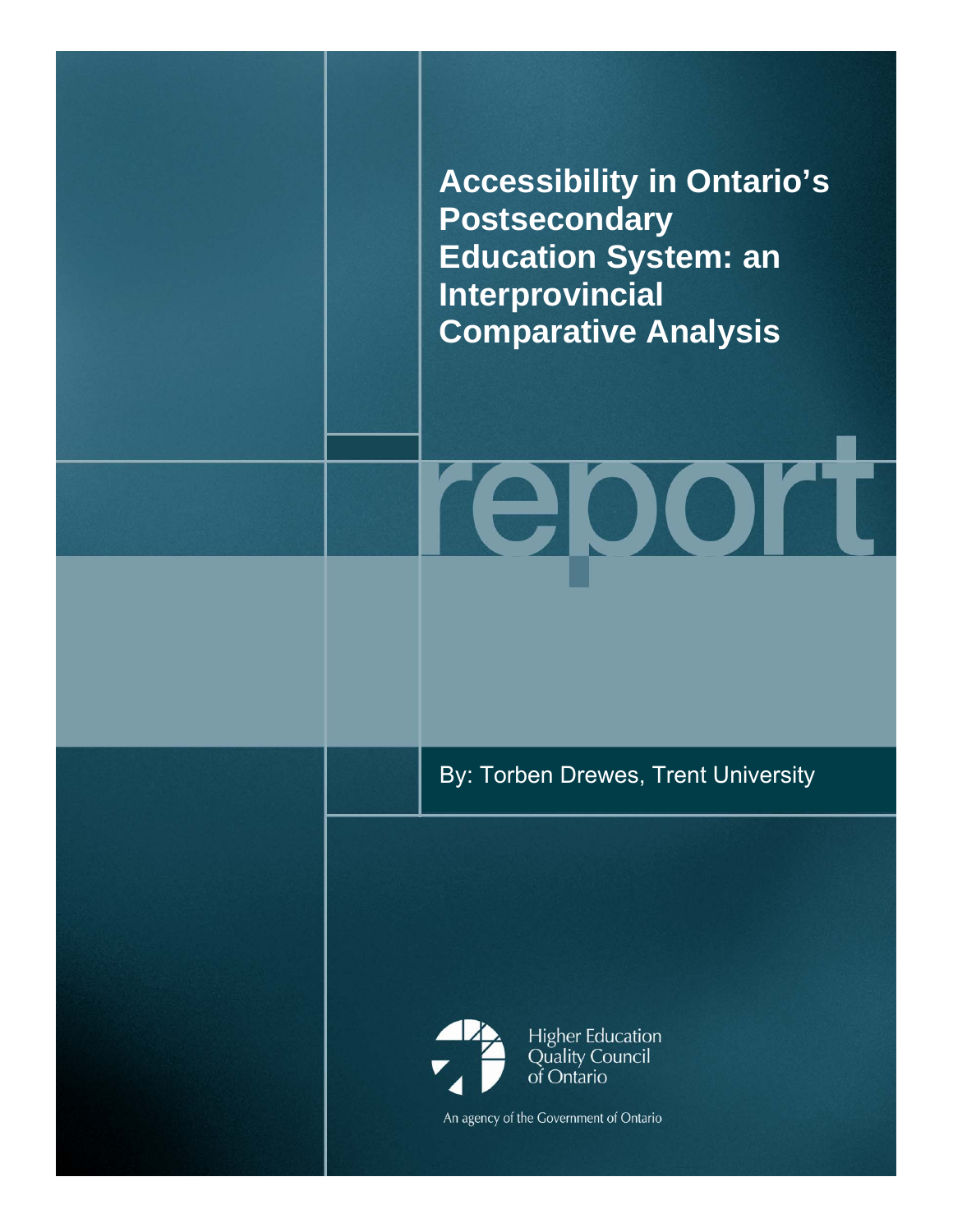### **Published by:**

### **The Higher Education Quality Council of Ontario**

**1 Yonge Street Suite 2402 Toronto, ON Canada M5E 1E5** 

Phone: (416) 212-3893 Fax: (416) 212-3899 Web: www.heqco.ca E-mail: info@heqco.ca

### **Cite this publication in the following format:**

Drewes, T. (2008). *Accessibility in Ontario's Postsecondary Education System: an Interprovincial Comparative Analysis*. Toronto: Higher Education Quality Council of Ontario.



An agency of the Government of Ontario

The opinions expressed in this research document are those of the authors and do not necessarily represent the views or official polices of the Higher Education Quality Council of Ontario or other agencies or organizations that may have provided support, financial or otherwise, for this project.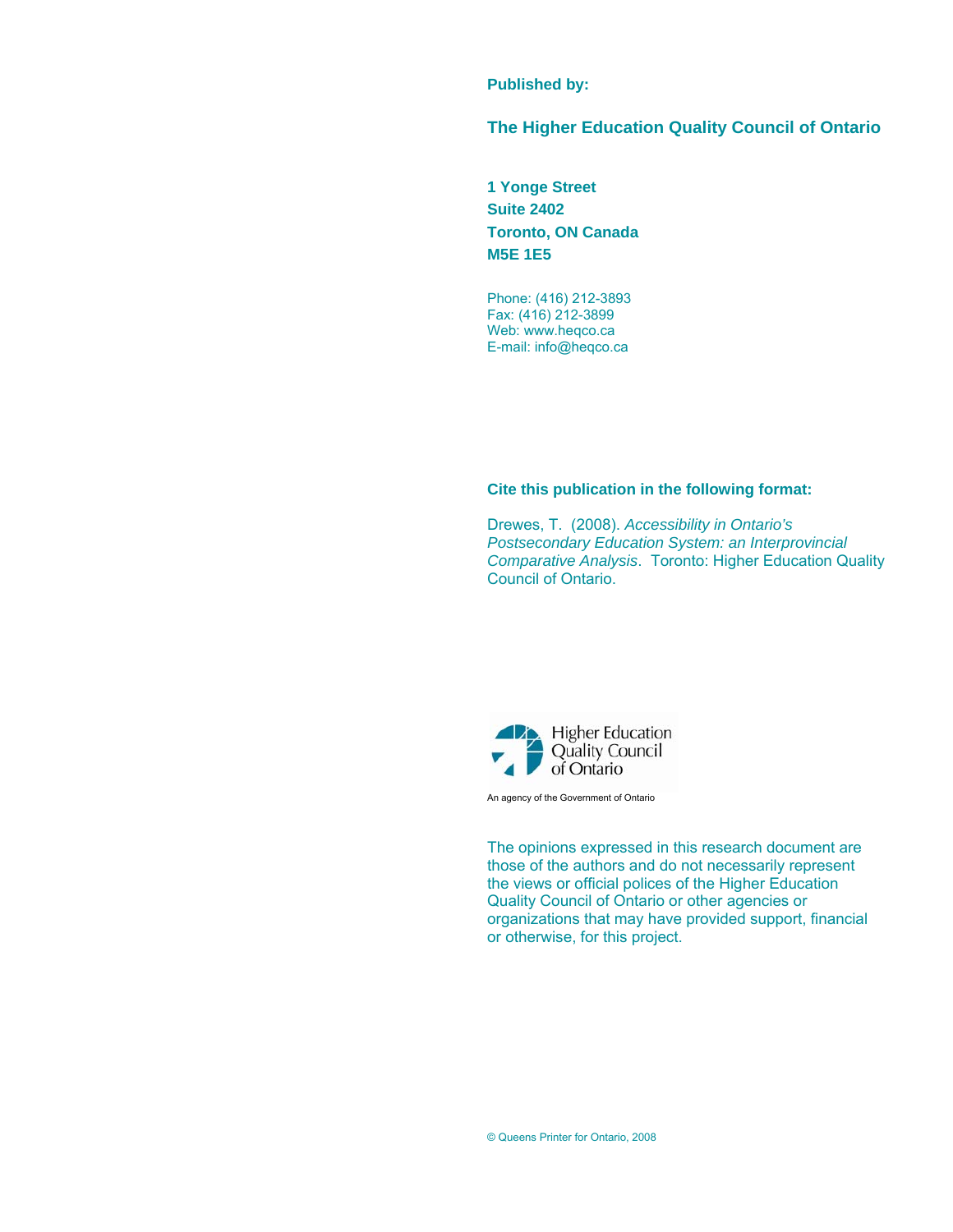# report

# **Table of Contents**

| $\mathbf{L}$ |  |
|--------------|--|
|              |  |
|              |  |
|              |  |
|              |  |
|              |  |
|              |  |
|              |  |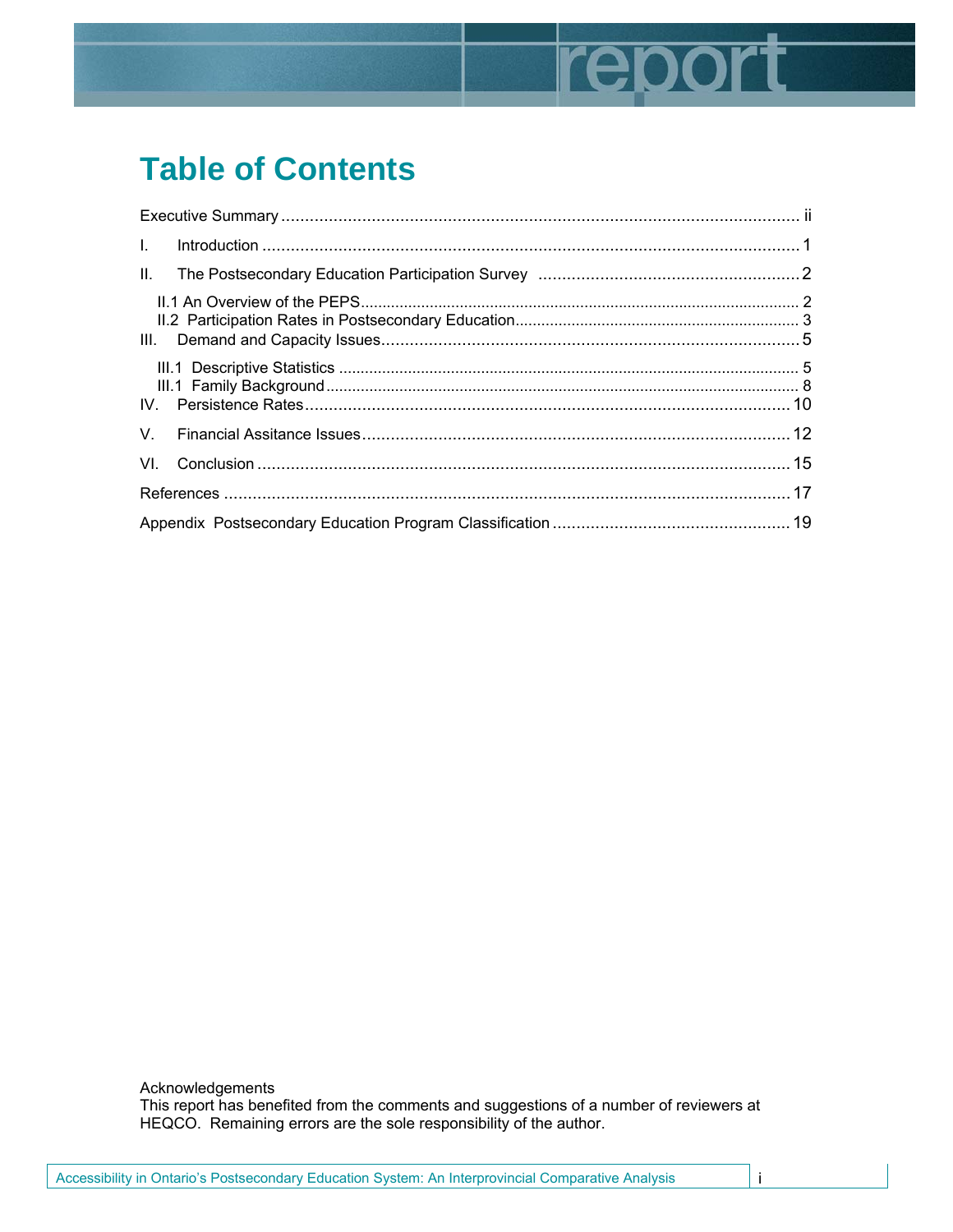# **Executive Summary**

This report uses the results of Statistics Canada's 2002 Postsecondary Education Participation Survey to examine various dimensions of accessibility in Ontario's postsecondary system. The PEPS is one of the primary sources capable of providing information on accessibility at the provincial level, and is examined for statistical evidence that can provide context for the discussion of accessibility issues in the Province. This is done through an interprovincial comparison of participation, financing, background factors affecting participation, and so on. The situation in other provinces does not establish the standard against which the Province should measure itself, but such comparisons can be informative.

epor

The PEPS was conducted in 2002 and focused on young Canadians who were between the ages of 18 (17 in Quebec) and 24. Respondents were asked if they were currently enrolled in the postsecondary education (PSE) system or had been enrolled at some time. The key findings of the report are as follows:

- Among high school graduates in 2002, the proportion who had continued on to college in Ontario was higher than in the rest of the country, except for Quebec. The proportion who had, at some time, been enrolled in university was lower in Ontario than in any other region except Quebec.
- Whether or not sufficient space was available cannot be directly determined with the data (or any other available data source). The fact that high school graduates with low high school grades are less likely to have had participated in Ontario universities compared to other regions might be taken as evidence of a greater degree of rationing by Ontario universities. These high school graduates, on the other hand, were more likely to participate in colleges in Ontario than in the other regions, except for Quebec.
- Among those who had not participated in PSE, the proportion citing financial reasons in Ontario was about the national average.
- Family income appears to play no significant role in college participation, either in Ontario or nationally. It does in the case of university participation at both levels, but the positive correlation between family income and university participation is lower in Ontario. Parental educational attainment is one of the strongest correlates of university participation.
- The PEPS data confirm findings in the literature that the problem of attrition among those who begin PSE programs was not a more severe problem in Ontario than elsewhere. Of those who do leave, only about 23 percent cite financial reasons which is similar to the Western provinces, significantly lower than the Atlantic Region and higher than Quebec.
- Ontario students were much more likely to report savings being available for PSE and the average amount of those savings was significantly higher in Ontario than elsewhere.
- Ontario college students reported educational expenses that were average compared to those reported by students in other regions. They also reported average funding levels, success in securing student loans, and amounts of those loans. The mix of funding between repayable and non-repayable sources did differ across regions.
- Ontario university students reported educational expenses well above the national average. However, they also report funding levels above the national average. This may be partly due to student loans, the value of which were higher than in Quebec or the Western provinces (but appreciably lower than in the Atlantic provinces).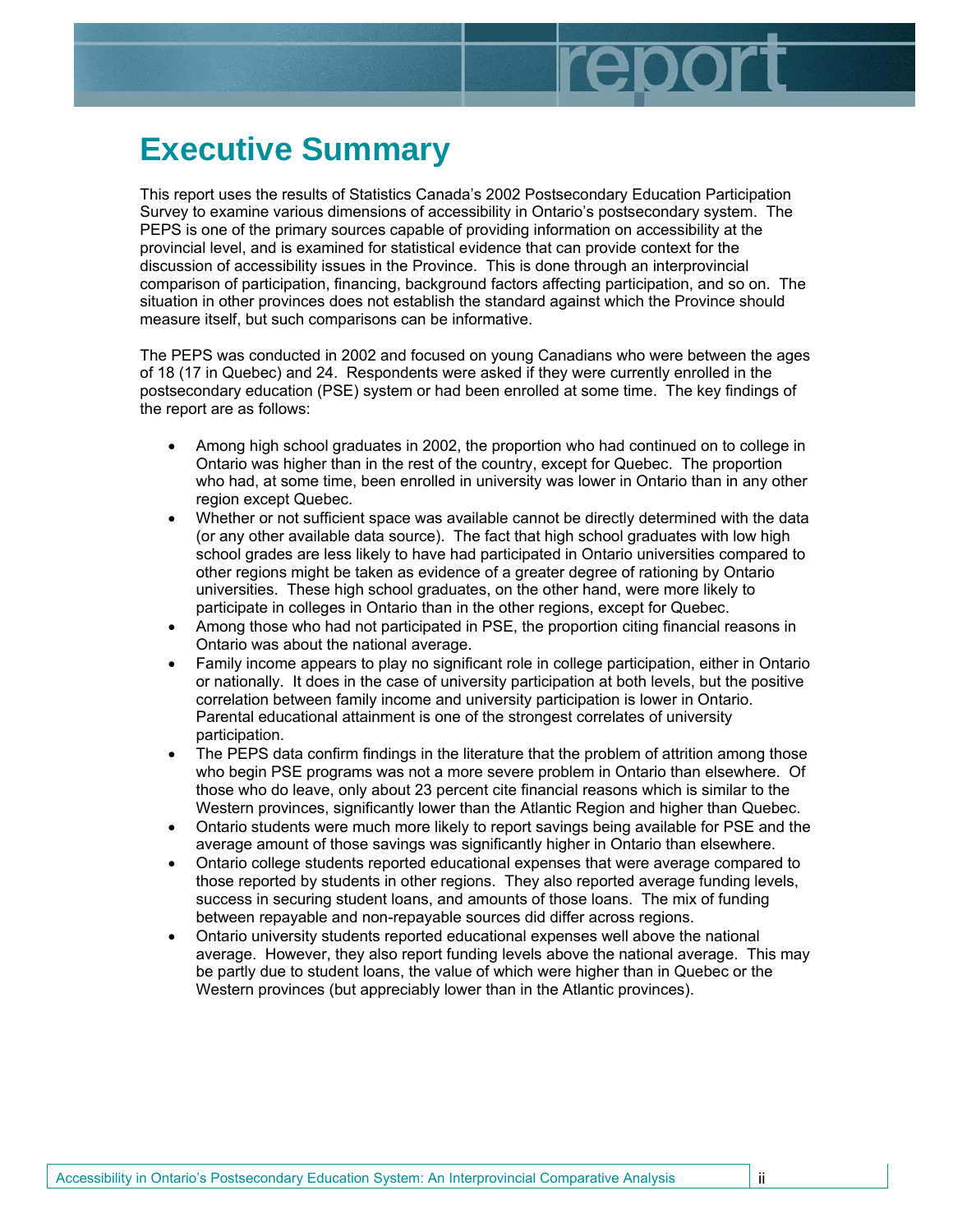# **I. Introduction**

The importance of higher education to economic prosperity at the individual and societal levels is well understood, and the promotion of participation in postsecondary education (PSE) is an important component of public policy. In Canada, provinces have an important role to play in such policy. The constitutional assignment of government responsibilities within the Canadian federation places the postsecondary educational system within provincial jurisdiction and provides provinces with significant levers that can be applied to PSE enrolment. For example, the supply of spaces is largely determined by how much money provincial governments choose to spend on the bricks and mortar of PSE institutions and on their operating expenses. Tuition levels are effectively regulated by provinces, and influence both the capacity of PSE institutions and the demand for those spaces. Demand is also affected by provincial policies concerning student financial assistance in the form of loans and grants, tax credits provided to PSE students and their families, and so on. One could expand the list of possible levers to include less direct measures such as improvements to the quality of the K-12 system and its ability to produce students willing and able to further their education.

report

Arguments in favour of proactive higher education policy can be based on principles of economic efficiency. The most basic efficiency argument is that the social returns to investments in higher education exceed the private returns so that, without active intervention, individual decisions would result in an under-investment in education from society's point of view. For example, an individual weighing the costs and benefits of pursuing higher education would consider gains in his or her income but would ignore any impacts on the incomes of others whose productivity may subsequently be enhanced. It is also widely believed that credit constraints may prevent private decision-makers from undertaking investments in PSE that are privately advantageous. Since labour services cannot be used as collateral, individuals are unable to borrow against their future higher earnings and may, therefore, be prevented from making socially beneficial investments. This is an issue of accessibility.

Public policy is not only about efficiency but also about equity. Children from lower income families are significantly less likely to attend university.<sup>1</sup> Differential access by family background is a general concern of government and a particular, mandated concern of the Higher Education Quality Council of Ontario (HEQCO).

Whether based on efficiency or equity grounds, arguments for active policy intervention to improve access also require empirical evidence of the need for such intervention. Is there evidence that lack of accessibility, for whatever reason, is a reality? If so, how large is the problem and what can the data tell us about the underlying causes? The following report is intended to shed light on these empirical questions as they relate to Ontario.

One approach to assessing the need for provincial strategies for increasing PSE participation in Ontario is to benchmark the Province's performance using interprovincial comparisons. Of course, participation in other provinces cannot be taken to be optimal so these benchmarks may not represent "best practices" or optimal targets. Nevertheless, such comparisons can tell us a lot about conditions in Ontario.

The goal of this report is to review Ontario's performance in terms of accessibility in general and, in light of HEQCO's explicit mandate with respect to equity in access, through a comparison of various statistical measures of access by socioeconomic status. The report will make use of a nationally representative survey expressly designed to investigate access and persistence in postsecondary education, Statistics Canada's 2002 Postsecondary Education Participation Survey (PEPS). The Survey covers the various dimensions of accessibility, which is more than simply a matter of affordability. In this report, a barrier to access will be regarded as any impediment to entering and staying in PSE. This clearly includes financial barriers, but may

 1 Although socioeconomic background appears to be much less of a factor in college participation. See Corak et. al. (2003) and Drolet (2005).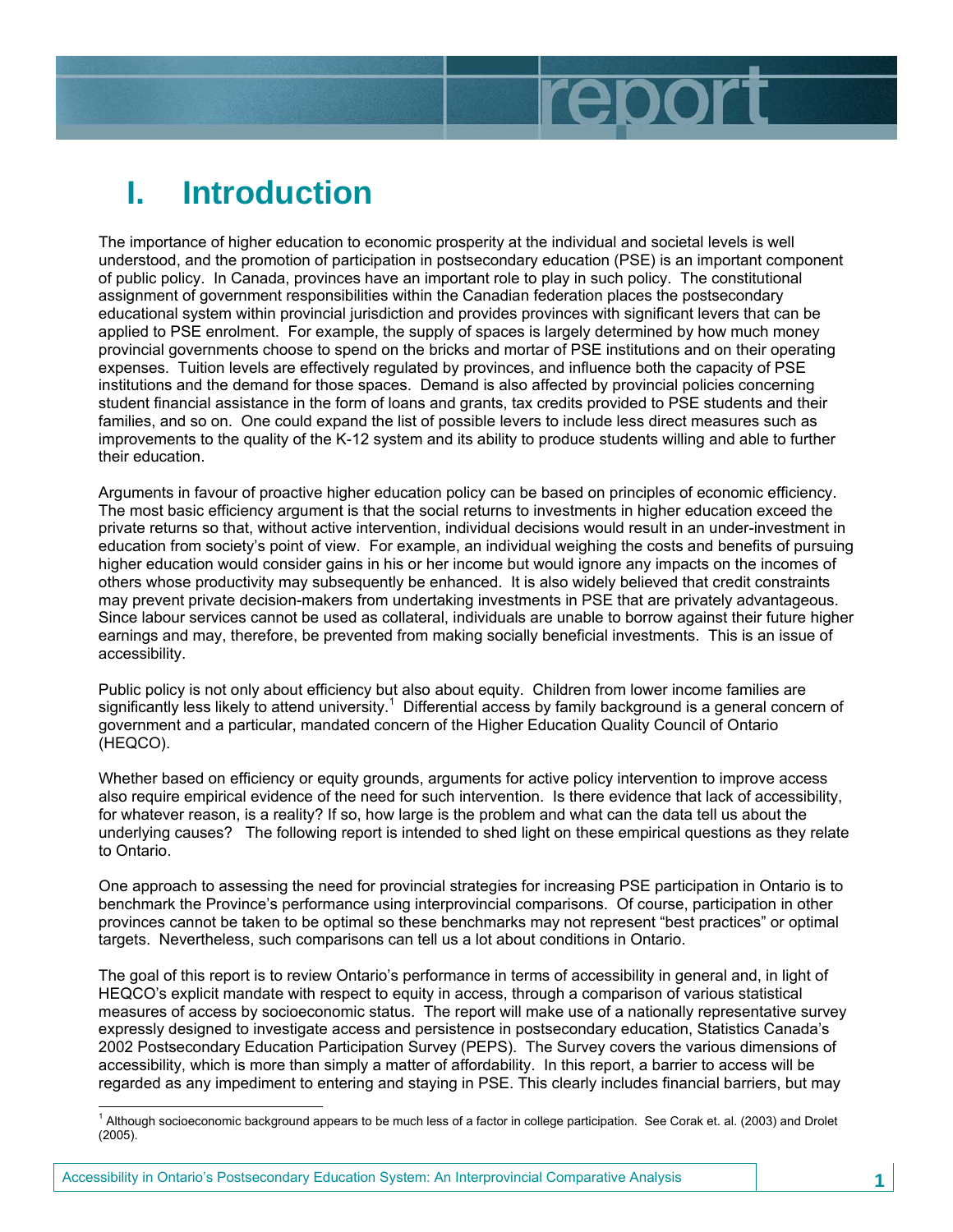

also include a lack of spaces in the system for qualified applicants, academic unpreparedness, a social background that does not encourage participation in higher education, and so on. The objective is to exploit any and all information that can be gleaned from PEPS on these barriers.

Given the centrality of the PEPS to this paper, the following section will review the survey design, its strengths and its weaknesses. Section III reviews evidence of what might be considered to be actual physical barriers in the form of supply restrictions. Getting into PSE is only one half of the equation. Achieving the full benefits requires the completion of studies and this might be jeopardized by financial pressures and other factors. Thus Section IV examines persistence rates to see if differences exist across regions in the successful completion of PSE studies. Clearly, the affordability of PSE is central to any discussion of access barriers and Section V looks at a number of financial dimensions including differences across provinces in higher education costs, capacity to bear those costs, and student financial assistance. Section VI concludes the report.

# **II. The Postsecondary Participation Survey**

### II.1 An Overview of the PEPS

The PEPS was conducted in February and March 2002 to provide basic indicators on PSE in Canada, including measures of access, persistence, and financing. Administered to a nationally representative cohort of 18 to 24 year olds (17 to 24 year olds in Quebec), PEPS data allow us to observe choices made by young Canadians concerning attendance and persistence in higher education, as well as a host of potential correlates including high school performance and previous intentions with respect to PSE. In PEPS, a program is considered to be postsecondary if it takes place after high school, involves the receipt of a certificate, diploma, or degree, and takes longer than three months to complete if taken full-time.

The sample size for the PEPS is 5,141 which is rather small by modern standards and will require some aggregation to meet confidentiality and/or data quality requirements. In the results reported below, estimates were first tried at the provincial level and then aggregated to the region level (Ontario, Quebec, Atlantic Region, Prairie Region, British Columbia) if necessary to meet Statistics Canada's confidentiality requirements. In some tabulations, further aggregation was required (Ontario, rest of Canada).

The PEPS is a valuable tool for education policy but does have some limitations. It does not contain a direct reporting of parental income, presumably because past researchers have found that students are notoriously uninformed about their parents' incomes. There is information, however, on parents' occupations and this was used to assign incomes to each parent. The occupational codes were converted to the 25 available codes in the 2001 Census and the median income (by gender) for each of these occupations was assigned to each parent in the PEPS data. This is less than satisfactory, but there is no other way around the problem of measuring students' socioeconomic backgrounds in terms of parental income. The PEPS also includes parental educational attainment. Given that educational attainment is strongly and significantly correlated with earnings,<sup>2</sup> it may serve as a fairly reliable proxy for socioeconomic status.

One further issue requires discussion. The PEPS allows us to identify students who graduated from Ontario high schools and to identify students pursuing PSE in Ontario. These groups will largely be the same people, but they will not match exactly since some graduates of Ontario high schools will pursue PSE outside the province and because some graduates from high schools outside Ontario will attend Ontario PSE institutions<sup>3</sup>. When thinking about accessibility in Ontario PSE, which group should be looked at? The next section deals with barriers to access arising out of a lack of space in the system. In this case, it would make

 $\frac{1}{2}$ See Lemieux (2002) for a recent review of Canadian evidence.

<sup>&</sup>lt;sup>3</sup> In the PEPS data, approximately 5 percent of Ontario high school graduates pursuing PSE do so outside the province. The percentage of non-Ontario high school graduates in the Ontario PSE system is about 3.5 percent.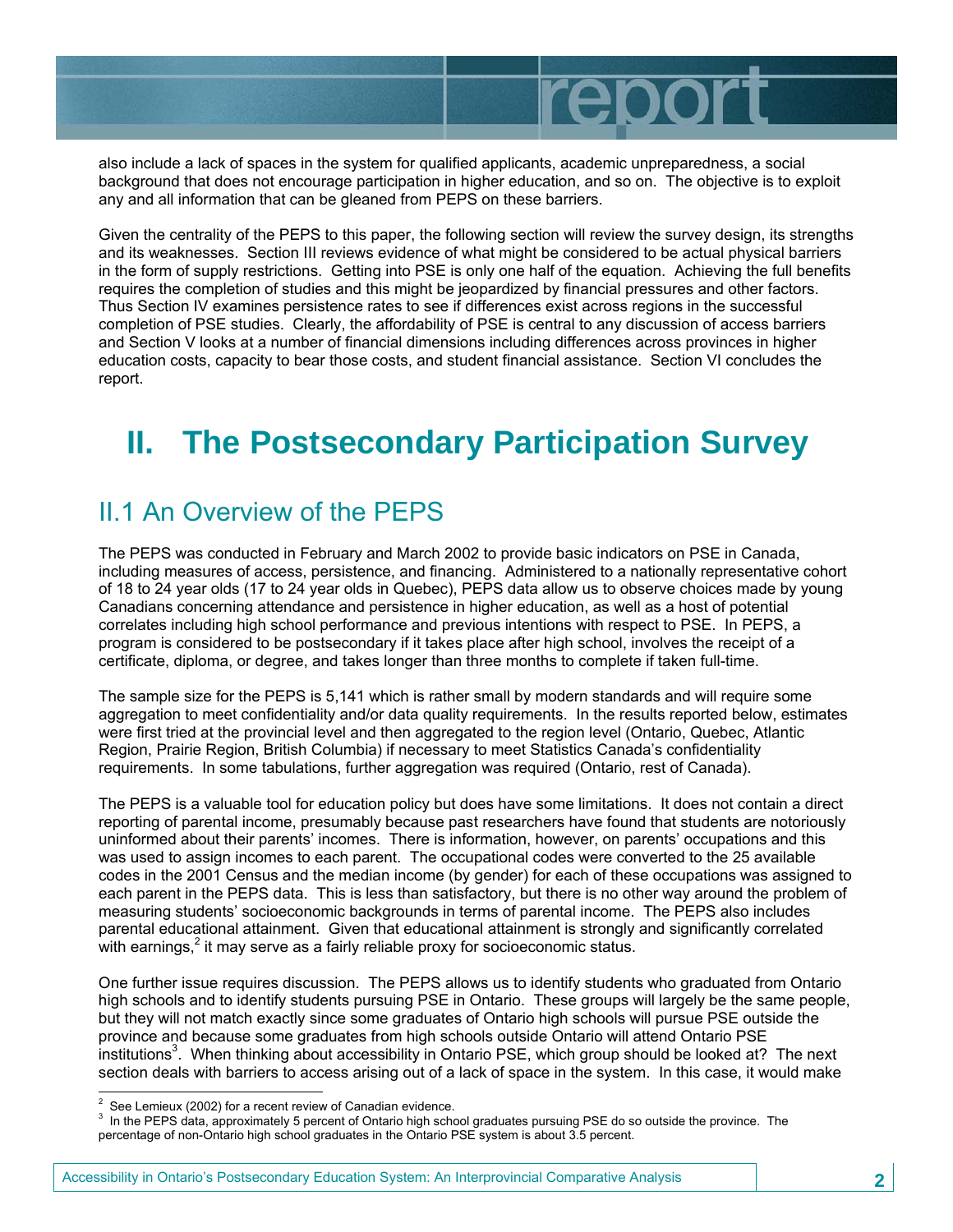sense to look at students trying to get into Ontario institutions, regardless of where they completed high school. When we turn to issues around student financial assistance, however, the group of interest would be graduates of Ontario high schools (regardless of the province of destination) since student aid parameters depend on the province of residence when applying to PSE.

repo

Rather than switching between two slightly different populations of interest, all statistical work in this report uses the population of Ontario high school graduates.<sup>4</sup>

### II.2 Participation Rates in Postsecondary Education

Before proceeding to a detailed analysis of PEPS data, we need to look at the basic indicator of access to PSE, the participation rate. We also need to compare PEPS-derived measures of participation to those generated by other sources. Measuring participation rates is not straightforward. First, one must decide where to obtain measures of enrolment in PSE. One possible source is Statistics Canada's database of PSE enrolments derived from administrative data. University enrolment information from this source is acceptable, but college enrolment data have been problematic and have not been updated in some time. The Labour Force Survey has been widely used as an alternative source of enrolment data and, unlike administrative data, has the virtue of consistency across provinces. Secondly, the choice of base in the percentage calculation can complicate comparisons of participation rates. Administrative enrolment data is converted to a percentage by selecting an age group in the population to serve as the base, but this group is typically arbitrarily chosen.

The most recent and comprehensive look at participation in PSE has been reported in the latest report of the Pan-Canadian Education Indicators Program (Canadian Education Statistics Council (2007)) and the participation rates developed in that report are repeated in Table 3.1. The rates are derived from the Labour Force Survey. Comparisons of PSE participation involving Quebec are always problematic given that province's CEGEP system<sup>5</sup>. Indeed, provincial differences in the structure of the non-university PSE sector must be borne in mind generally. The university sector is more homogeneous across provinces so comparisons may be more meaningful.

A comparison of the participation rate among 20 to 24 year olds shows that Ontario fares well on the basis of this measure, with 28 percent of these individuals currently attending university full-time. This is the second highest rate among the provinces. The full-time participation rate among the younger age group is above the national average but that average is clearly being depressed by the low value in Quebec which, in turn, reflects the classification of many university-bound students as being in the college (CEGEP) sector. Bearing that issue in mind when looking at college participation rates, Ontario also does relatively well in terms of enrolments in the college system. Ignoring Quebec, Ontario's college participation rate is exceeded only by Alberta and British Columbia for the younger age group and only by British Columbia for the older group.

-

<sup>4</sup> This discussion raises the interesting issue of precisely how to define the supply of educational resources within a single province. Must a province build sufficient capacity within its own borders or could it rely on excess capacity elsewhere? For example, is it reasonable to think of Ontario promoting accessibility by increasing student financial assistance to students attending PSE in the Atlantic Region where universities are forecast to have significant excess capacity in the future? This issue is not addressed in the report. The LFS does not distinguish between the university transfer and technical streams in CEGEP program.

Accessibility in Ontario's Postsecondary Education System: An Interprovincial Comparative Analysis **3**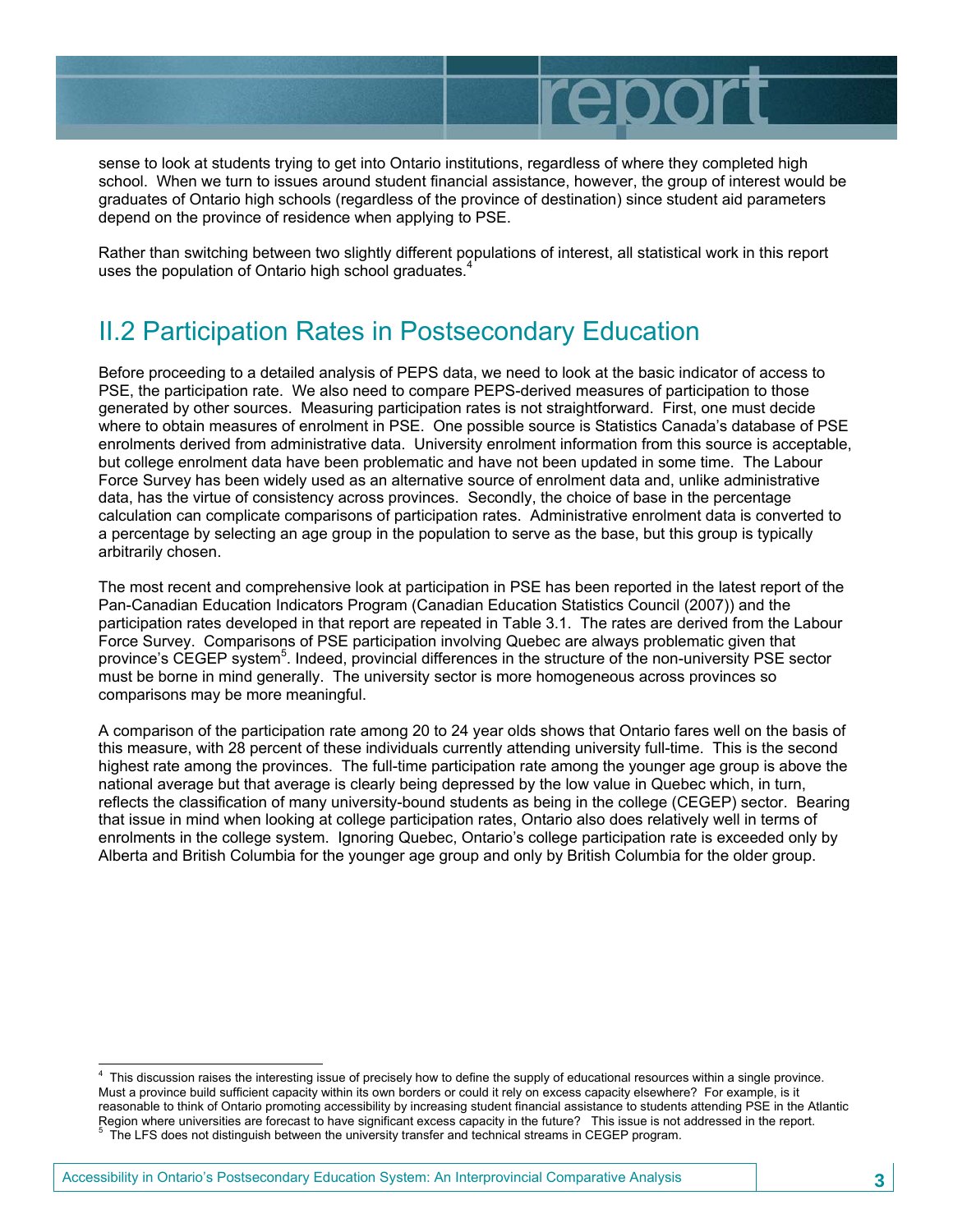

|              | College        |                |                | <b>University</b> |
|--------------|----------------|----------------|----------------|-------------------|
| Jurisdiction | 15 to 19 years | 20 to 24 years | 15 to 19 years | 20 to 24 years    |
| Canada       |                |                | 9              | 25                |
| Nfld.        | 4*             |                | 13             | 26                |
| <b>PEI</b>   | 4*             | 6*             | 15             | 23                |
| <b>NS</b>    |                | 5              | 13             | 29                |
| <b>NB</b>    | $5^*$          | 6              |                | 26                |
| Que          | 24             | 9              | 3              | 26                |
| Ont          |                | 13             | 12             | 28                |
| Man          |                | 8              | 12             | 27                |
| Sask         |                | 5              | 10             | 26                |
| Alta         |                | 12             | 8              |                   |
| BC           | 9              | 16             | 9              | 21                |

### **Table 3.1: Participation Rates by Age, 2005/2006**

Source: Canadian Education Statistics Council (2007)

Note: \* indicates a coefficient of variation between 16.6% and 25%.

The PEPS data can also be used to derive participation rates. Given the purpose of this report, we are interested in the participation of those individuals who are in a position to attend higher education institutions and the sample used in all estimates has been restricted to those with a completed high school education.<sup>6</sup> This will naturally produce higher participation rates than those reported in Table 3.1. Recall, as well, that the age groups differ between the two tables. Finally, note that the Indicators Program participation rates refer to current attendance in a PSE institution while in the PEPS data a participant is an individual who is currently enrolled in PSE or has been enrolled in the past.

### **Table 3.2: Participation Rates Among High School Graduates**

Percentage of high school graduates ages 18-24 who are taking or have taken at minimum some **PSE** 

| Region                  | University | College | Other | Total |
|-------------------------|------------|---------|-------|-------|
| <b>Atlantic Region</b>  | 41.6%      | 32.4%   | 2.3%  | 76.3% |
| Quebec                  | 26.2       | 54.3    | 2.4   | 82.9  |
| Ontario                 | 32.9       | 35.6    | 2.2   | 70.6  |
| Prairie Region          | 38.6       | 22.1    | 2.2   | 63.0  |
| <b>British Columbia</b> | 38.6       | 23.1    | 2.1   | 63.8  |
| $\sim$ $\sim$ $\sim$    |            |         |       |       |

Source: PEPS

Table 3.2 paints a somewhat different picture of PSE participation than do the statistics from the Pan-Canadian Education Indicators Program. As expected, given that attention has been restricted to high school graduates, participation rates are higher across the board. Ontario's ranking across regions changes, however. A greater proportion of this age group had attended university PSE in Ontario than Quebec, as before, but the Province's rates are now significantly below those in the Atlantic Region, the Prairie Region and British Columbia. Unless this result is somehow a figment of the data, this seems to suggest that that university participation conditional on high school graduation is greater in the latter regions than in Ontario. In other words, it may be that that young people in, say, the Atlantic Region are less likely to complete high school but, if they do, are more likely to continue on to university. This is an interesting scenario that needs to be explored.

 6 Although Ontario universities admit students without high school completion as mature students, this group will be of negligible size given the restricted age range (18-24) in PEPS.

Accessibility in Ontario's Postsecondary Education System: An Interprovincial Comparative Analysis **4**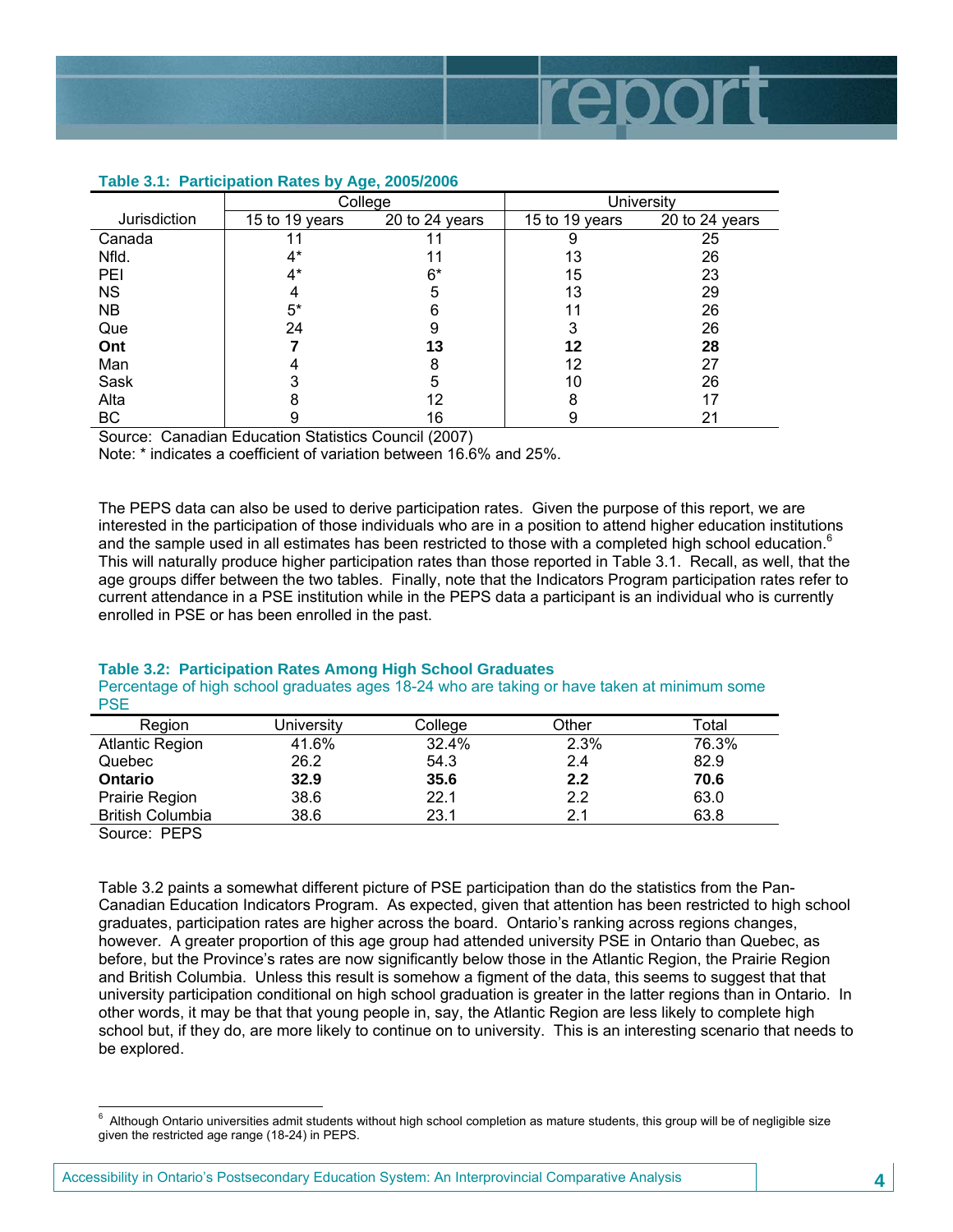repo

In terms of college participation, Ontario does very well if we ignore the special case of the college participation numbers in Quebec. The college participation rates in Table 3.2 are consistent with those of Table 3.1 in showing above average participation in Ontario.

The university and college sectors clearly dominate PSE in every province and the following report is primarily focused on these two streams. To make interprovincial comparisons more meaningful within each sector, CEGEP students enrolled in two-year pre-university studies were assigned to the university sector (with those in technical programs considered to be in the college group). Any students reporting enrolment in a college but pursuing studies leading to university qualifications were similarly reassigned to the university sector. The final assignment of respondents to each of the three groups (university, college and other) is provided in Appendix 1.

# **III. Demand and Capacity Issues**

### III.1 Descriptive Statistics

It is possible that an individual who is willing and able (both financially and academically) to participate in PSE may face supply-side barriers if the system does not have sufficient capacity. In price-driven market systems, we trust that an excess of demand over supply is eliminated in a timely fashion through price increases that induce more supply and dampen demand. The market for higher education in Ontario does not have those internal equilibrating forces. In principle, Ontario universities are independent corporations with the authority to charge whatever price (tuition) they please. In practice, a funding formula that essentially taxes away any revenues gained from tuition levels above provincially proscribed levels results in universities having no incentive to diverge from those levels.<sup>7</sup> Provincially regulated university tuition levels are obviously not established so as to clear the market. The same story holds for Ontario's colleges.

The system's response to changing demand comes, then, from quantity adjustments and here the Province does pursue a proactive policy of ensuring a sufficient supply of higher education. Indeed, the provincial government has made a public commitment to ensuring that every qualified student will find a place in the system. Although the Ontario system has recently shown a remarkable capacity for handling major shifts in enrolment caused by the "double-cohort" and by demographic changes, the ability of a quantity adjustment system to respond to demand changes needs to be examined.

There is surprisingly little research in the area of quantity constraints given that the simple lack of capacity is both an obvious barrier to entry and a potential source of inequity in access. Quantity constraints at the institutional level take the form of admissions offices making offers of admission to only some of the qualified applicants. Any particular institution may establish a target level of incoming students based upon available provincial funding and then achieve that level by adjusting entrance requirements. If high school averages are used to assess an applicant relative to those requirements, and if high school averages are correlated with socioeconomic background, those from lower income backgrounds are more likely to be rationed out of the system.

The lack of research in this area may reflect the lack of data that directly measure capacity constraints. Interestingly, Ontario has the best potential for developing measures of capacity constraints through data generated by the province's centralized application centres that tracks applications and registrations by program and by institution. However, these data have not yet been put to use in this way. Whatever direct evidence exists for the country as a whole is principally restricted to universities, and has been reviewed by Snowden, who concludes:

The Province has deregulated some professional programs but the great majority of university enrolments occur in regulated<br>The Province has deregulated some professional programs but the great majority of university enrolm programs.

Accessibility in Ontario's Postsecondary Education System: An Interprovincial Comparative Analysis **5**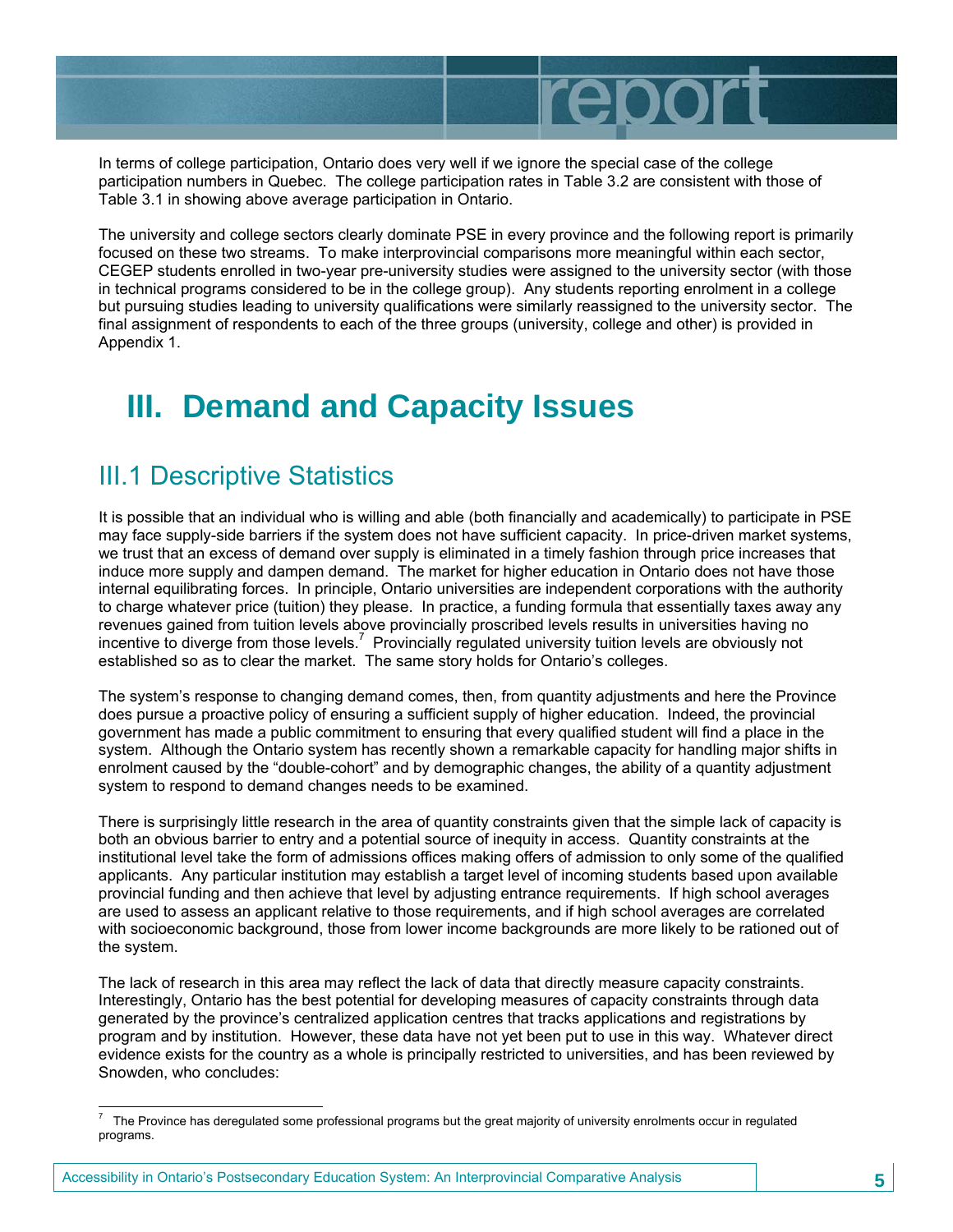

*"As far as the two main questions are concerned (Do all qualified secondary school applicants from secondary school/CEGEP have access to university? and Have universities expanded firstyear intakes in concert with the demands of the "echo boom"?), the answer is a qualified yes in both cases. … If access is defined as access to the first-choice program/university, the answer appears to be no to both questions."* Snowden (2004, p. i)

Without access to applicant data in all provinces, direct comparisons of capacity constraints across provinces are not possible. Inferences can be made, however, using indirect information. If institutions ration seats using entrance requirements, provincial variations in those requirements can be taken as evidence of differential capacity, although interprovincial comparisons of high school averages are not uncontroversial. For example, Usher and Junor (2004) find that

*… secondary school students from Alberta and British Columbia have much higher literacy scores than their counterparts in Atlantic Canada. … And yet, far more students attend university in the Atlantic provinces than in Alberta and BC. The main reason? Smaller university capacity in the west and lower academic standards in the east … Between 20-25 percent of the entering university class in the Atlantic provinces have average secondary school marks below 75 percent while the corresponding figure in BC is only 2 percent."* (Education Policy Institute, Fall 2004).

The claim that university participation rates in the Atlantic Provinces are higher than elsewhere is corroborated by the evidence in Table 3.2 showing significantly higher rates in that region. Tables 3.3a and 3.3b examine university and college participation rates by region and by high school average to examine the claim that high school graduates in the Atlantic Region with lower grades have a greater likelihood of attending PSE.<sup>8</sup>

| <b>1 Crocinaged / Memanig of Flaving / Memaca Omiverony</b> |          |            |            |         |
|-------------------------------------------------------------|----------|------------|------------|---------|
| Region                                                      | $90\% +$ | 80 to 89.9 | 70 to 79.9 | 60-69.9 |
| <b>Atlantic Region</b>                                      | 73.6%    | 59.4%      | 32.6%      | 15.9%   |
| Quebec                                                      | 60.2     | 38.8       | 19.4       | 8.3     |
| <b>Ontario</b>                                              | 71.0     | 52.9       | 25.3       | 4.8     |
| Prairie Region                                              | 86.7     | 58.3       | 36.4       | 11.2    |
| <b>British Columbia</b>                                     | $56.9*$  | 58.0       | 25.8       | 15.1    |

### **Table 3.3a: University Participation by High School Average**  Percentages Attending or Having Attended University

Source: PEPS

Note: \* indicates an unacceptably high coefficient of variation.

The data in Table 3.3a are consistent with (although they certainly do not prove) the hypothesis of a higher degree of rationing by grades in Ontario universities than in other regions. The proportion of high school graduates with a "C" average attending university was substantially lower than it was in Quebec and less than one third of what it was in the Atlantic Region or British Columbia. Since participation rates differ by region at all levels of high school averages, the more telling statistic is the ratio of the participation rates of low ability high school graduates to the rates of those with higher averages. From this perspective, Ontario high school graduates with low averages were much less likely to attend university than those with the highest grades, with a ratio of 4.8%/71.0% = 0.07. In the Atlantic Region, the gradient of participation with respect to high school averages was less steep at 0.22. Quebec and the Prairie Region had intermediate values of 0.14 and 0.13, respectively. Unfortunately, the cell size for British Columbia high school graduates with A+ averages is too small to yield reliable estimates.

It is important to note that enrolments reflect choices made by both individuals and institutions so that the low participation rate among Ontario students with below average high school performance may in principle be

 8 Recall that only individuals with completed high school are included.

Accessibility in Ontario's Postsecondary Education System: An Interprovincial Comparative Analysis **6**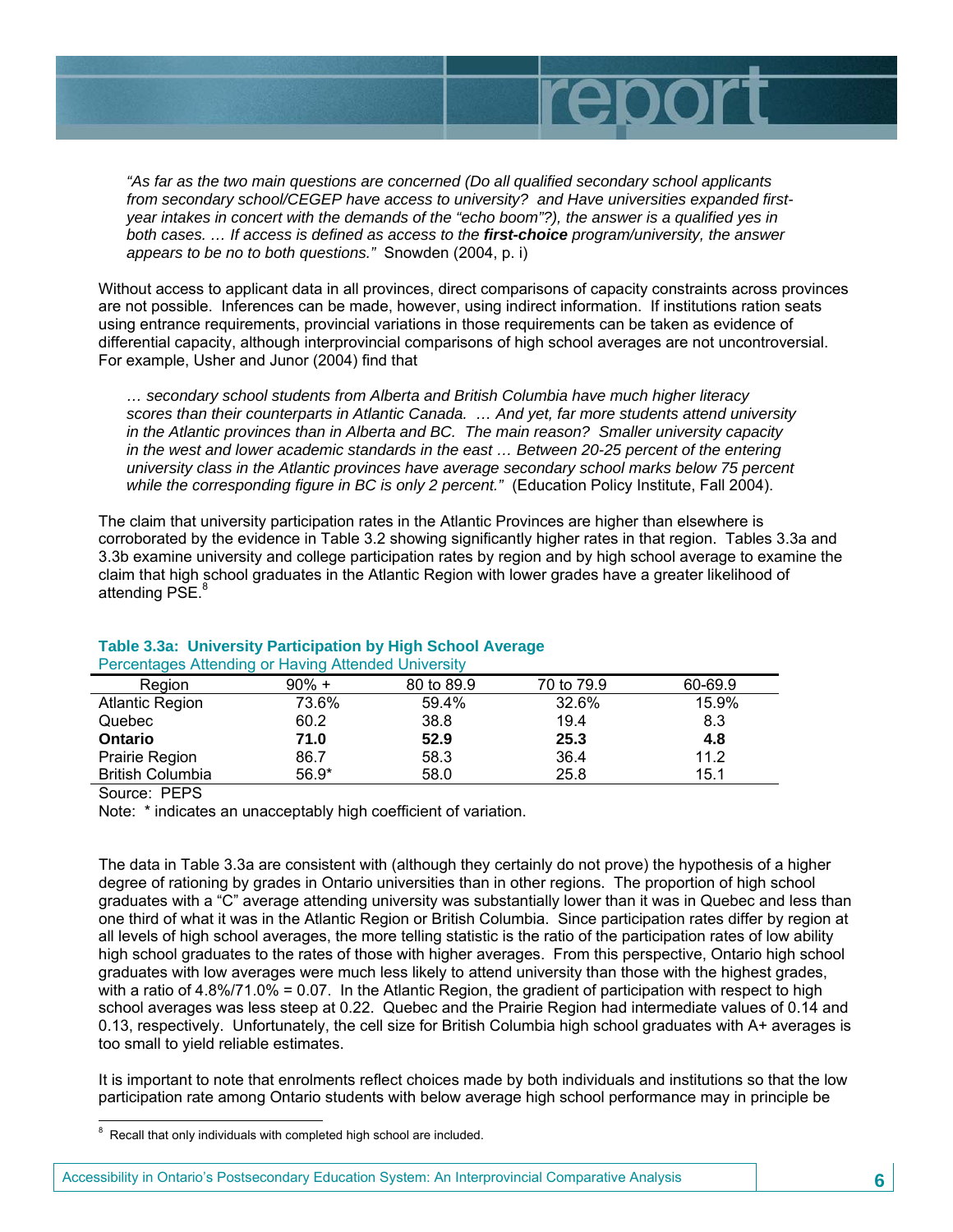

due to their own decisions not to pursue university programs. Why this should occur in Ontario and not elsewhere, however, is not immediately obvious, leaving quantity rationing as a possible explanation.

| <b>T creditages Attenuing or Having Attenued Oblicge</b> |          |            |            |         |
|----------------------------------------------------------|----------|------------|------------|---------|
| <b>Region</b>                                            | $90\% +$ | 80 to 89.9 | 70 to 79.9 | 60-69.9 |
| <b>Atlantic Region</b>                                   | 17.0%    | 27.2%      | 34.4%      | 28.3%   |
| Quebec                                                   | 26.2     | 47.7       | 59.9       | 53.3    |
| <b>Ontario</b>                                           | 14.5     | 22.3       | 43.8       | 42.7    |
| Prairie Region                                           | 8.3      | 16.9       | 26.0       | 20.4    |
| <b>British Columbia</b>                                  | 13.8     | 19.8       | 28.3       | 25.7    |
|                                                          |          |            |            |         |

### **Table 3.3b: College Participation by High School Average**  Percentages Attending or Having Attended College

Source: PEPS

Participation by high school average is repeated for colleges in Table 3.3b. Within each region, quite a different picture from that in Table 3.3a emerges with participation rising as we move from left to right until dropping off in the last column. Ontario now has, with the exception of Quebec, the highest participation rates among the lower two high school averages. At the risk of being speculative, this is consistent with a story in which quantity rationing in the Ontario university sector is creating an overflow into a college system more open to accepting applicants with lower high school grades. Once again, however, the perils of interprovincial comparisons of grades must be borne in mind and precisely what is driving the patterns seen in Tables 3.3a and 3.3b needs further exploration.

The question can be explored further using answers to PEPS questions asked of respondents who had no PSE or who had left PSE before July 2001. These individuals were asked the primary reason why they were not attending PSE (if they had applied) or were not applying (if they had not applied). Table 3.4 reports the proportion of these non-attenders by reasons for Ontario and the other regions. Note that respondents are asked to provide the primary reason (hence the rows sum to 100%). Note also that the table does not distinguish between universities and colleges since, for those not attending, PEPS did not ask what type of PSE they might have been considering.

|                         | (Percentage of those not attending PSE) |             |              |       |
|-------------------------|-----------------------------------------|-------------|--------------|-------|
| Region                  | Financial                               | Unqualified | Uninterested | Other |
|                         | Reasons                                 |             |              |       |
| <b>Atlantic Region</b>  | 42.3%                                   | 11.9%       | 16.1%        | 29.7% |
| Quebec                  | 20.0                                    | 17.5        | 19.6         | 42.9  |
| Ontario                 | 35.0                                    | 14.4        | 17.5         | 33.1  |
| Prairie Region          | 29.3                                    | 9.7         | 28.8         | 32.2  |
| <b>British Columbia</b> | 38.1                                    | 9.2         | 21.0         | 31.7  |

### **Table 3.4: Reasons for not Attending PSE**

Source: PEPS

Recall that the sample has been restricted to high school graduates, so that respondents stating that they were unqualified for PSE were presumably assessing their qualifications at least in part on the basis required high school averages<sup>9</sup>. In Table 3.4, Quebec and Ontario respondents were most likely to point to a lack of qualifications as the primary reason for not attending PSE. This complements the relatively low participation rates of low ability high school graduates reported in Table 3.3 in pointing to the possibility of more severe quantity rationing in these provinces than elsewhere.

 9 In systems where high school students were streamed, course selection may also have entered into consideration.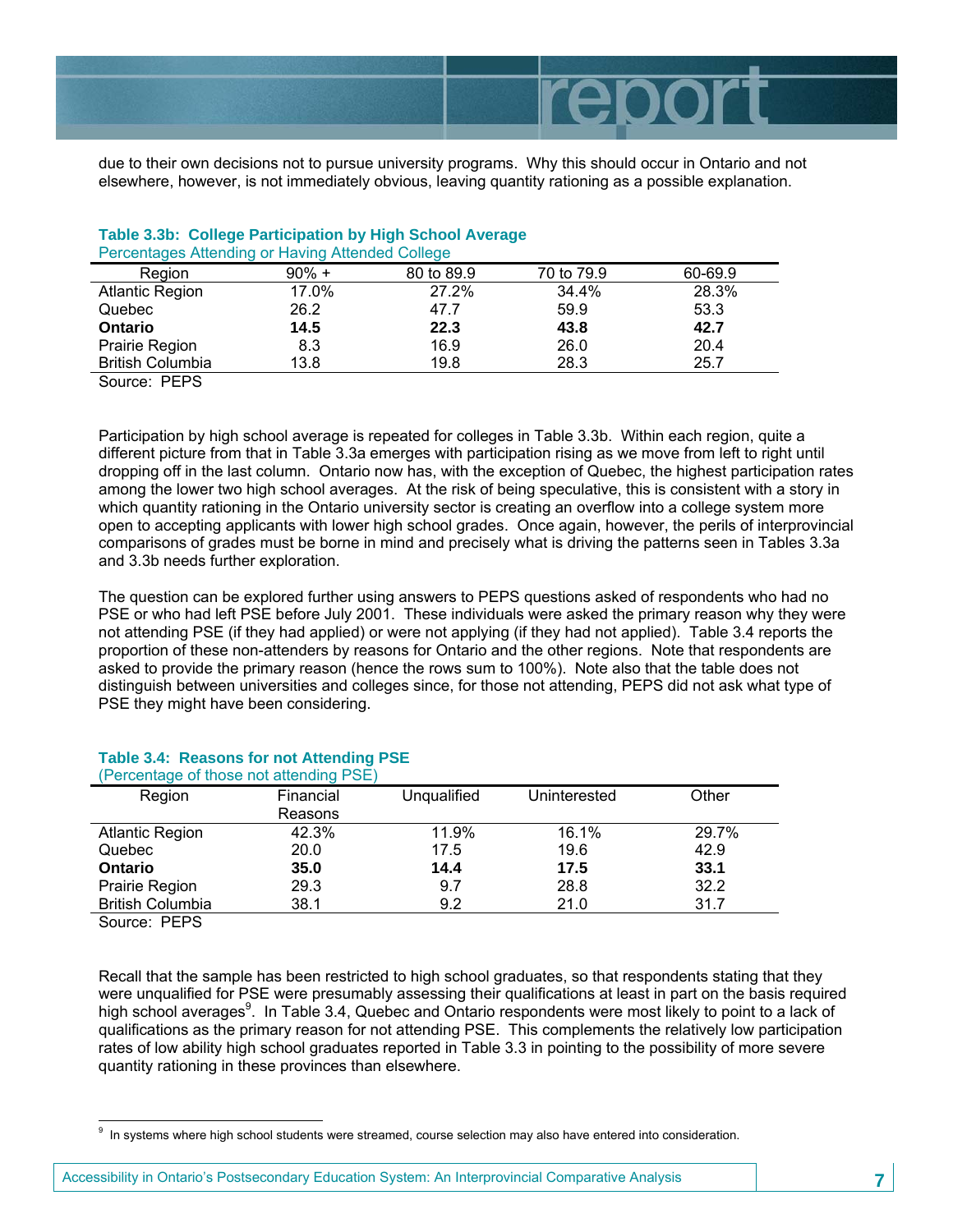

Financial issues will be dealt with below, but the evidence on financial reasons for not attending PSE is worth noting while Table 3.4 is available. Not surprisingly, non-participating respondents in the Atlantic Region, who face the highest tuition rates and weaker provincial economic conditions, were much more likely to cite financial considerations for their decision not to pursue higher education than those who reside elsewhere. Bearing in mind the difficulty of comparisons with Quebec, Ontario results appear to be in line with national averages.

### III.2 Family Background

A key component of PSE policy is ensuring that access is equalized across socioeconomic groups. That participation in university education is strongly correlated with family background is a stylized fact, and we should expect this correlation to be true in Ontario as well. The only question is whether Ontario policies have served to alleviate the correlation to a greater or lesser degree than in other provinces. To examine this issue, a multivariate approach is required to fully control for confounding influences.

One possible strategy to investigate the role of family background is to estimate a model of participation separately by university and college enrolment since family background has been found to play a much smaller role in college participation. It would not be realistic, however, to regard a young individual as making two distinct choices: whether or not to attend university, and whether or not to attend college. A simultaneous model is required that considers a choice between three options: not attending PSE, attending university, and attending college. The model estimated is a multinomial logit where the dependent variable takes on one of three values, one for each option (although the order is immaterial).

Four income classes for parental income in 2000 have been constructed: less than \$25,000 (income class 1); \$25,000 to \$49,999 (income class 2); \$50,000 to \$74,999 (class 3); and greater than \$75,000 (class 4). Indicators for these income classes are interacted with the indicator variable for Ontario in order to determine whether income has a differential impact in the Province compared to the rest of Canada. To illustrate, suppose that there are only two income classes and that the probability of attending PSE is linearly related to province and income class according to the following equation:

$$
P_i = \beta_0 + \beta_1 DONT_i + \beta_2 DINC_i + \beta_3 DONT_i \times DINC_i
$$

where P<sub>i</sub> equals 1 if individual *i* is attending PSE and 0 if not,

DONT<sub>i</sub> is an indicator variable equal to 1 if the individual is from an Ontario high school and 0 if not, and

 $DINC_i$  is an indicator variable equal to 1 if the individual's family is in the high income class and zero if not.

The estimated impact of being in the higher income class on the probability of participation is found by differentiating the estimating equation with respect to DINC. This results in

$$
\frac{\partial P_i}{\partial DINC_i} = \beta_2 + \beta_3 DONT_i
$$

If there is a greater probability of participation for individuals in the higher income class outside Ontario, the estimate of  $\beta_2$  will be positive. The estimate of  $\beta_3$  will tell us whether the difference in participation by income class is higher ( $\beta_3$  > 0) or lower ( $\beta_3$  < 0) in Ontario than it is on average in the rest of the country.

Table 3.5 reports the results of a fuller specification that includes controls for age, gender and parental education. The highest educational attainment of either parent has been classified as no more than high school, some PSE, completed college, completed bachelor's, and completed graduate program. The reference group is completed high school or less. High school averages of the individuals are also included,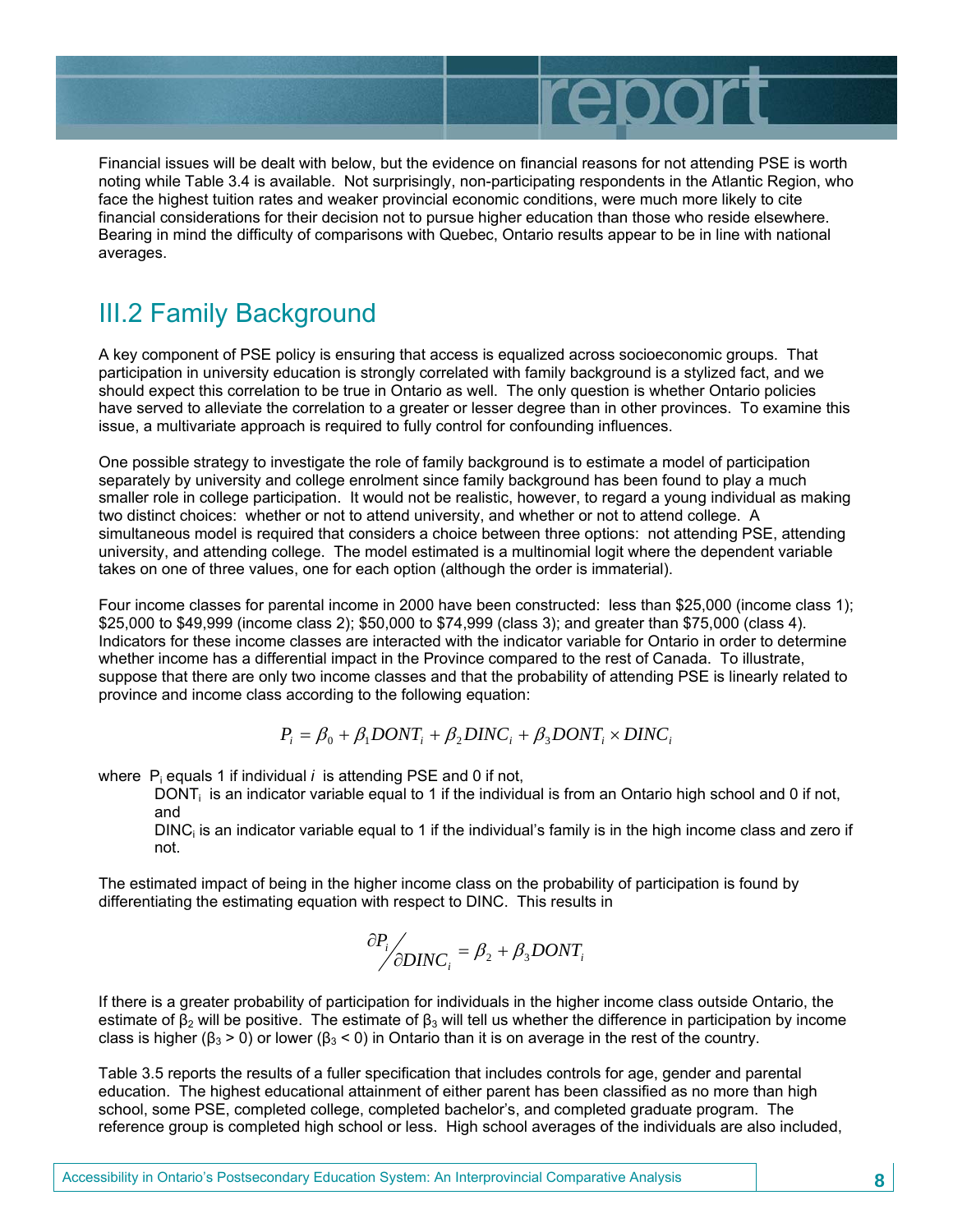

with the reference group being "D" averages. Once the multinomial logit model has been estimated, the coefficients can be used to determine their impact on the probability of participating in college versus stopping at high school, and the probability of participating in university versus stopping at high school. The coefficients reported in Table 3.5 are these marginal effects of the explanatory variables evaluated at sample means. Thus, the estimates tell us how changes in the explanatory variable change the probability of attending college (or university) instead of stopping at high school completion.

| <b>Explanatory Variable</b>                | College   | Universities |
|--------------------------------------------|-----------|--------------|
| Ontario (1 if Ont, 0 if not)               | $-0.075$  | 0.018        |
| Male (1 if male, 0 if not)                 | $-0.005$  | $-0.055*$    |
| Age in years                               | $0.309*$  | $0.804*$     |
| Age squared                                | $0.008*$  | $-0.018*$    |
| Income Class 2 (1 if in class 2, 0 if not) | $-0.005$  | 0.001        |
| Income Class 3                             | $-0.044$  | 0.053        |
| Income Class 4                             | $-0.045$  | $0.127*$     |
| Income Class2 x Ontario                    | 0.082     | $-0.051$     |
| Income Class3 x Ontario                    | $0.133*$  | $-0.111**$   |
| Income Class4 x Ontario                    | 0.158     | $-0.114**$   |
| (Reference parental ed. class is HS)       |           |              |
| <b>Highest Parent Education is College</b> | 0.007     | $0.104*$     |
| Highest Parent Ed. is some PSE             | 0.006     | $0.112*$     |
| Highest Parent Ed. is Bachelor's           | $-0.053$  | $0.222*$     |
| Highest Parent Ed. is graduate Program     | $-0.216*$ | $0.425*$     |
| High School Avg. is C (ref. D avg.)        | 0.093     | $-0.065$     |
| High School Avg. is B                      | 0.077     | $0.144**$    |
| High School Avg. is A                      | $-0.073$  | $0.375*$     |
| High School Avg. is A+                     | $-0.244*$ | $0.496*$     |
|                                            |           |              |
| No. of Observations                        | 3832      | 3832         |

### **Table 3.5 Multinomial Estimates for Participation in Higher Education**  (Estimates are Marginal Effects of Explanatory Variable)

Notes: \* statistically significant at 5% level, \*\* significant at 10% level

The positive coefficients on age are artifacts of the structure of the data. Recall that PEPS respondents are between the ages of 18 (17 in Quebec) and 24 and that participation is defined to be attending at any time, not just currently. Thus, the older the respondent, the more likely he or she is to have attended PSE. Very few of the remaining variables provide significant explanatory power in the choice of college participation over high school completion only. The interactive term including the indicator for Ontario and income class three suggests that respondents from families with a parental income from \$50,000 to \$75,000 are more likely to attend college than those in the lowest income class, but this appears to be true only in Ontario. Parental education plays no role except if it is at the postgraduate level in which case participation in college is reduced compared to those whose parents had no more than a high school education. Similarly, high academic achievement in high school tends to reduce college attendance.<sup>10</sup>

With respect to universities, we see a negative coefficient on the male indicator as would be expected given the lower university participation rates for males than for females in the raw data. Outside of Ontario, only the highest income class has a significant impact on the probability of university participation while the interactive terms (although only weakly significant) indicate that, within the Province, the impact of higher family income is lessened compared to the rest of the country. The significantly positive coefficients on parental educational attainment confirm the findings that parents' education and university participation are positively correlated in

Accessibility in Ontario's Postsecondary Education System: An Interprovincial Comparative Analysis **9**

-

 $10$  Note that these latter two results are estimated for Canada as a whole and do not apply only to Ontario.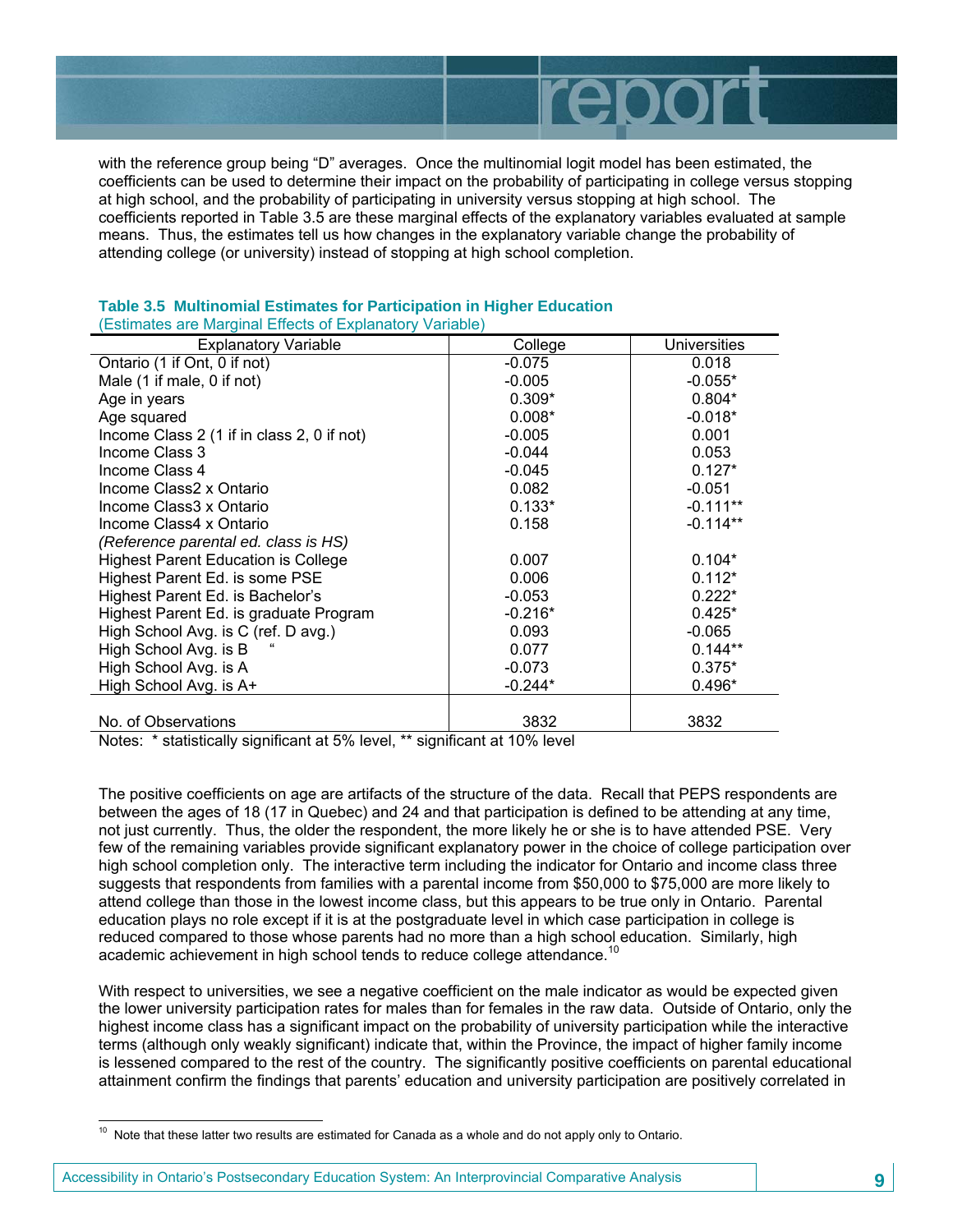Canada. University participation at the national level is also strongly and positively correlated with high

repol

Returning to the issue raised at the beginning of this section, the estimates in Table 3.5 yield the following conclusions. Income does not appear to matter much in the decision to attend college instead of stopping after high school, either at the national or the provincial level. Family income does matter for university choices where, outside Ontario, being from a family in the highest income category (\$75,000 plus) increases the probability of participation by over 12 percent compared to family income levels below \$25,000. In Ontario, the positive association between family income and university participation is reduced compared to the national pattern. $11$ 

# **IV. Persistence Rates**

school averages.

Entry into the postsecondary system is only one aspect of success in higher education. While partial completion of a degree or certificate may enhance productivity, so-called "sheepskin effects" imply that the full benefits of education will accrue to an individual only if that education is completed.12 It may be that the productivity impacts of an individual's program are not fully achieved unless the program is completed. Or, it may be the case that completion of a program of study is used by employers to screen applicants. In either case, dropping out of the PSE system reduces returns to the individual. As well, completion of a degree or certificate is typically a prerequisite for further formal schooling. If financial pressures underlie the decision to drop out of the system before completion, then this phenomenon would be considered an issue with socioeconomic dimensions and consequences in the same way that initial access into the system is.

To what extent is persistence (or its inverse, attrition) a problem and is the Ontario experience different than it is in other provinces? Attrition is difficult to measure and even more difficult to understand using administrative data since institutions rarely administer exit surveys to departing students and really do not know whether these students are leaving the system or only their own institution<sup>13</sup>. Fortunately, the PEPS was designed to elicit information on attrition. Various authors have also used the Youth in Transition Survey (YITS) and the School Leavers Follow-up (SLF).

Butlin (1999) used the SLF survey to assess how socioeconomic and high school related factors affect the decision to leave university or college. Leavers are defined as respondents who had begun PSE but had not completed and were not currently enrolled. This group may well contain individuals who eventually return to complete their studies. Of considerable interest is a breakdown by geographic region. Butlin estimates that leavers constitute 20 percent of those who had begun university studies and 18 percent of community college students. Estimates indicate that Ontario compares favourably to other regions of the country in terms of leavers. Only 13 percent of Ontario respondents are classified as university leavers, compared to nearly a quarter of students from the Atlantic and Prairie regions and a third of students in British Columbia.<sup>14</sup> About 18 percent of Ontario respondents were community college leavers compared to 14 percent for Quebec respondents, a quarter of respondents in the Prairies and over a third in British Columbia.

Lambert et al. (2004) look at attrition using the YITS data for cohort B. This group was 18 to 20 years old when the first cycle of YITS was administered in 2000 and 20 to 22 years old when the 2002 data used in this study were gathered. The authors find that approximately 15 percent of 20 to 22 year olds who had begun PSE had left without completing a formal certificate. As a whole, the population of postsecondary leavers appears to resemble those who never undertook any PSE more than those respondents who were continuing or had graduated. At the December 2001 reference data for the survey, the range in leaver rates (the proportion of the indicated group that had left PSE) was much smaller than that reported by Butlin. In

1

<sup>&</sup>lt;sup>11</sup> The possibility that family income information may be of poor quality should be borne in mind in interpreting these estimates.<br><sup>12</sup> See, for example, Ferrer and Riddell (2002).<br><sup>13</sup> Grayson et al. (2003) report the r

Accessibility in Ontario's Postsecondary Education System: An Interprovincial Comparative Analysis **10**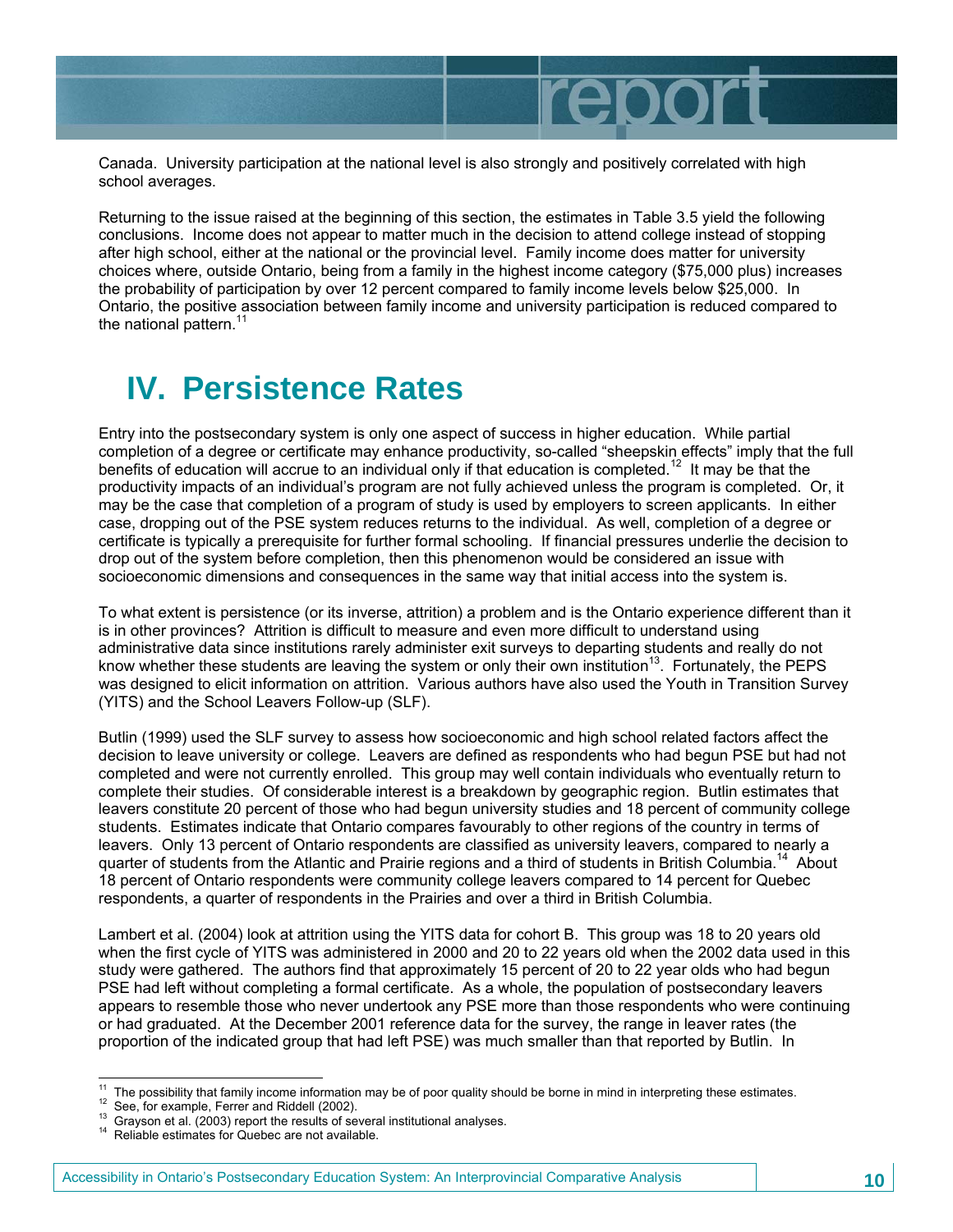

Ontario, the estimated proportion of YITS respondents who had left PSE was 14 percent. This compares to a high of 17 percent in Saskatchewan and Alberta and a low of 13 percent in New Brunswick.<sup>19</sup>

Finally, Bar-Telford et al. (2003) use the PEPS data to address attrition. Of those who were 18 to 24 years old in February/March 2002 and who first began their PSE in September 2000, about 16 percent had left prior to completion. The attrition rate is not provided by province. Half of the leavers cited reasons suggesting lack of fit with their programs or PSE in general, while the next most often cited group of reasons were financial and cited by 29 percent of leavers.

Junor and Usher (Educational Policy Institute (2004)) claim Ontario does well in terms of persistence. To examine this claim, the status of PEPS respondents at the time of the interview is used to establish how many of those who had begun PSE at some point prior to the date were now classified as "leavers". This group is comprised of those who left PSE without completing the degree or certificate requirements<sup>16</sup>. As shown in Table 4.1, the proportion of leavers among PSE attenders in Ontario appears to be entirely average.

### **Table 4.1: PSE Status Among Those With Some PSE Experience**

| Region                  | Graduates | Continuers | Leavers |
|-------------------------|-----------|------------|---------|
| <b>Atlantic Region</b>  | 30.0%     | 57.4%      | 12.5%   |
| Quebec                  | 28.1      | 58.7       | 13.2    |
| Ontario                 | 20.8      | 67.2       | 12.0    |
| Prairie Region          | 23.3      | 64.9       | 11.8    |
| <b>British Columbia</b> | 22.8      | 63.1       | 14.4    |

Note: The entries indicate what proportion of PEPS respondents who had begun PSE at some point had graduated, continued, or left PSE at the time of the interview. Source: PEPS

Reasons for leaving PSE without graduation are highly individual, but policy concerns would be raised if financial exigencies play a significant role. Table 4.2 indicates that the percentage of Quebec high school graduates who went on to PSE but did not complete due to financial reasons is extremely low. This may be due to the low cost to students of CEGEP and university tuition levels well below the national average. Comparisons of the Ontario situation with the Atlantic and the Western regions are more valid and suggest that financially induced attrition from Ontario's PSE sector is not high in relative terms.

### **Table 4.2: Reasons for Leaving PSE (Among Leavers)**

| Reaion                 | Financial | Uninterested | Other |
|------------------------|-----------|--------------|-------|
| <b>Atlantic Region</b> | 33.0%     | 27.4%        | 39.6% |
| Quebec                 | 7.8       | 55.7         | 36.5  |
| <b>Ontario</b>         | 22.9      | 41.7         | 35.5  |
| Western Region         | 22.7      | 36.5         | 40.8  |

Note: The entries indicate what proportion of PEPS leavers reported each of the reasons as being primary.

BC and the Prairie provinces have been combined to avoid small cell counts Source: PEPS

<sup>&</sup>lt;sup>15</sup> PEI showed a rate of 11 percent, but the coefficient of variation was quite high.

<sup>&</sup>lt;sup>16</sup> The Bar-Telford methodology of examining a specific cohort within PEPS cannot be used due to small cell counts when regional analysis is required. Small cell counts are also the reason Tables 4.1 and 4.2 combine university and college attenders.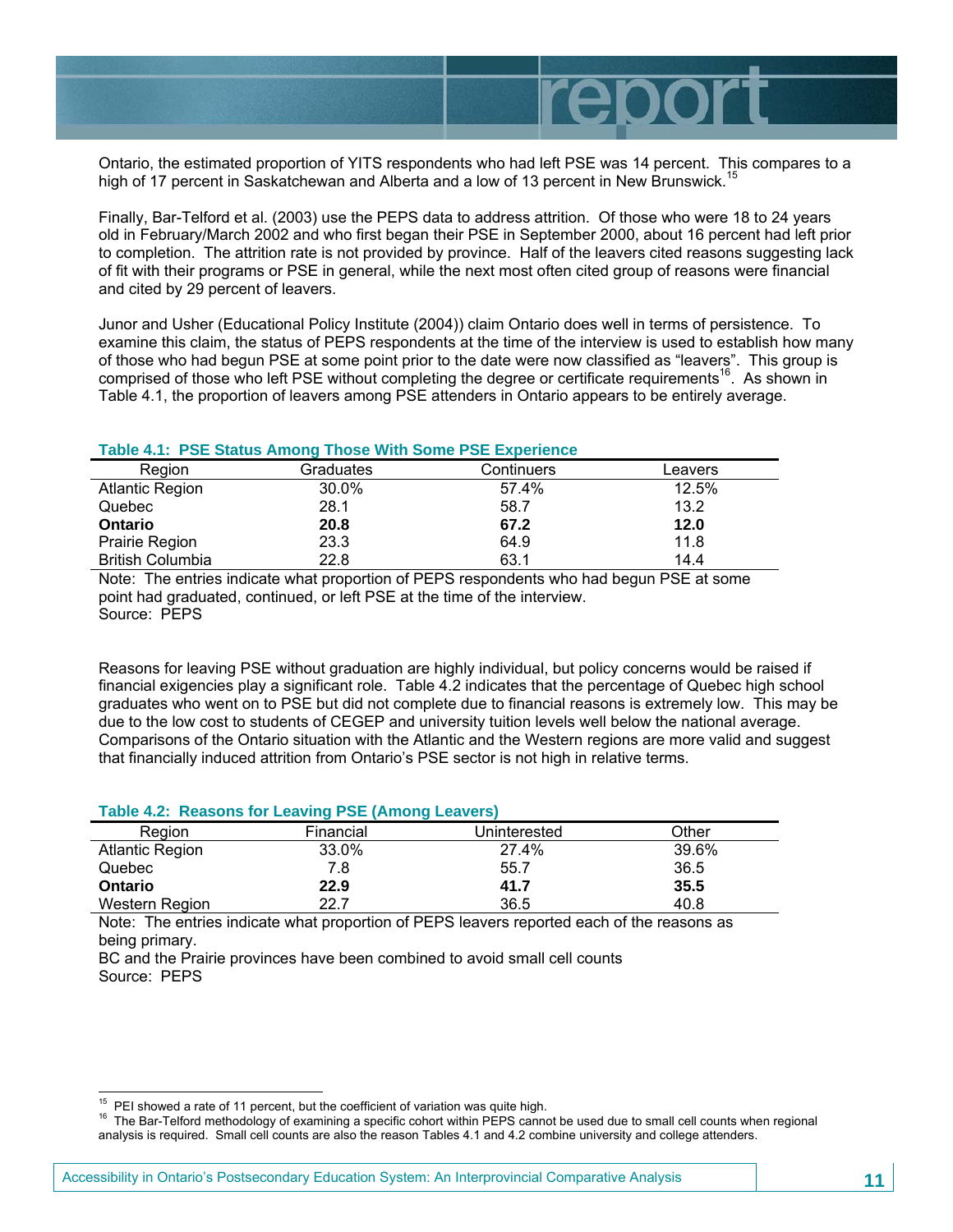

# **V. Financial Assistance Issues**

Not surprisingly, the bulk of the literature on barriers to PSE deals with the financial dimensions of the issue. And the literature here is large, beginning with the basic question of whether financial barriers exist at all. The general literature is surveyed well elsewhere (see de Broucker (2005), Junor and Usher (2004)) and, in the following, interest is focused on any differences across provinces that student financial assistance programs play in affecting access. The policy questions here are: "Is there a greater or lesser need in Ontario for student financial assistance?" and, "Is student financial assistance in Ontario more or less successful in enhancing access to PSE?"

Differences in need across provinces may arise either because the ability to finance PSE investments differs or because the costs of those investments differ. We address this question of the balance of financial capacity and costs first before turning to a comparison of the impact of Ontario's student financial assistance programs with impacts elsewhere.

Exploring financial capacity using the PEPS data is hampered by the lack of direct information on family income. The survey did, however, ask respondents about the amount of savings that had been accumulated to finance their education, whether or not they actually attended. The amounts include savings not only by the respondents themselves, but also by their parents and others. The value of savings might be used to reflect capacity to pay, although savings levels reflect not only capacity but also expected need and attitudes towards saving for education. Thus, interprovincial differences in savings may not be attributable entirely to different capacities.

This interdependence of capacity and expected costs is evident in Table 5.1 where the savings behaviour among the families of Quebec families is very different from the rest of the country, both in amounts and incidence. Clearly this must reflect the lower costs of the province's PSE sector and is consistent with evidence from other surveys that families in Quebec are less likely to save for higher education.<sup>17</sup> The Atlantic and Western Provinces may provide a more meaningful comparator group for Ontario in terms of the costs of PSE and, relative to those provinces, Ontario families clearly save more often and in greater amounts.

| <b>TANIC 0.1. INVIDIVITION AND AND AND ON OUTING TO THE</b> |                          |                                     |  |  |
|-------------------------------------------------------------|--------------------------|-------------------------------------|--|--|
| Region                                                      | Mean Accumulated Savings | <b>Proportion Reporting Savings</b> |  |  |
| <b>Atlantic Region</b>                                      | \$2,772                  | 39.8%                               |  |  |
| Quebec                                                      | 1.499                    | 30.0                                |  |  |
| <b>Ontario</b>                                              | 4,824                    | 49.1                                |  |  |
| Prairies                                                    | 3,201                    | 39.2                                |  |  |
| BC.                                                         | 3.591                    | 36.7                                |  |  |
|                                                             |                          |                                     |  |  |

### **Table 5.1: Incidence and Amounts of Saving for PSE**

Note: Includes all respondents, whether or not attending PSE Source: PEPS

We may glean some information on whether the higher levels of savings in Ontario reflect higher expected costs by reviewing evidence on the behaviour of those costs. Of course, the question of differences in costs across provinces is a matter of interest in its own right. Table 5.2 reproduces calculations by Junor and Usher (2007) that attempt to compare the affordability of university education by province. Average tuition and fees in the first column are taken from Statistics Canada data and represent the weighted (by program) average tuition cost plus ancillary fees for undergraduates within each province.

<sup>1</sup>  $17$  Drewes (2006) finds a significantly lower incidence of saving for higher education among Quebec respondents to Statistics Canada's Survey of Approaches to Education Planning.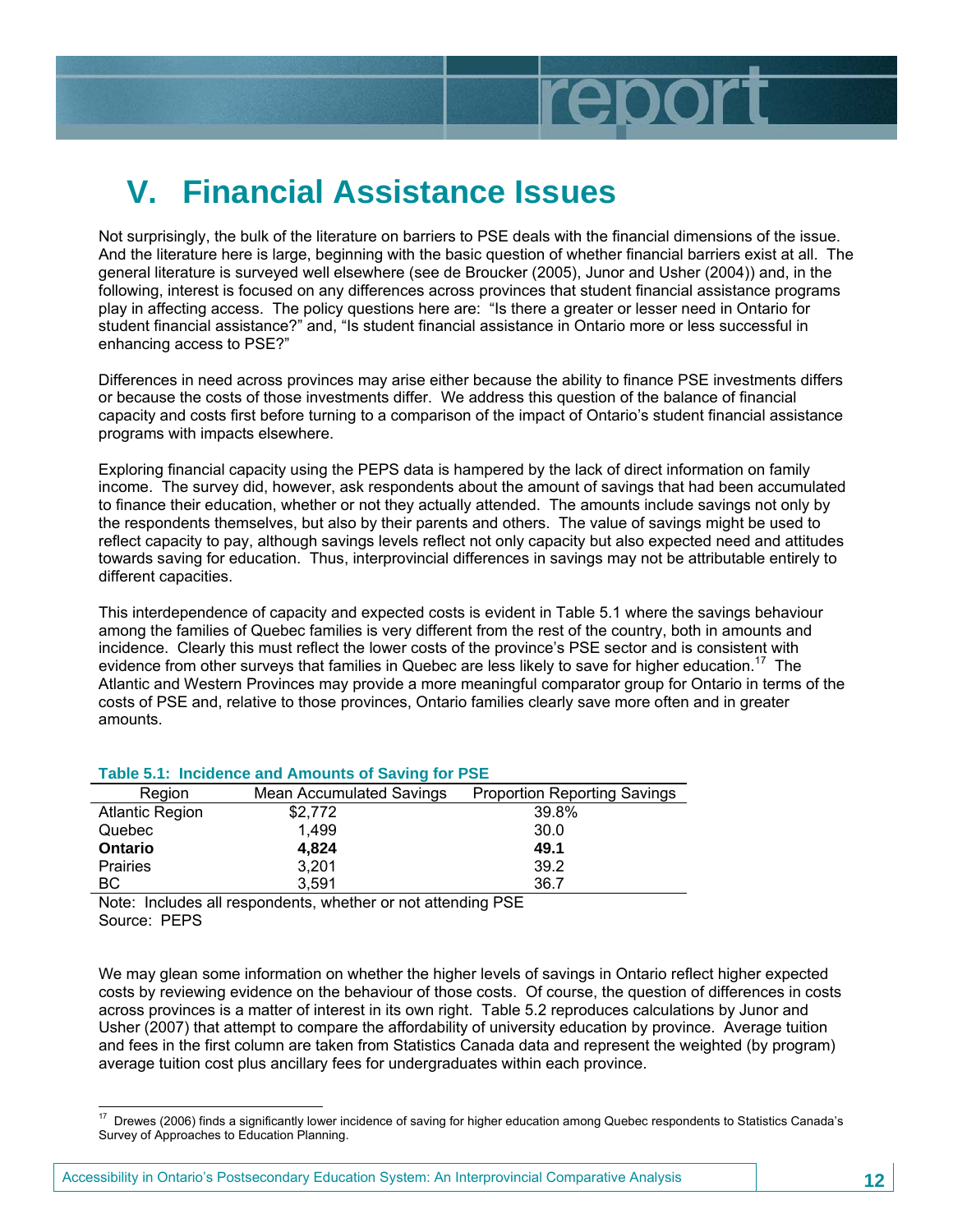

Source: Junor & Usher (2007)

Tax credits are calculated for students studying full-time for eight months and paying the average tuition and fees in the first column. Subtracting these credits from the average tuition plus fees would produce the net tuition cost for a student. The average grant in any province is calculated for those receiving grants, which implies that this measure does not "pick up" interprovincial differences in the incidence of grants. That aside, the final column is simply the actual average tuition plus fees, less tax credits and average grants. The result is the net tuition that would be paid for someone receiving grants.

The low and often negative values for net tuition seem inconsistent with the general perception that PSE has become prohibitively expensive. It must be recognized that the grants in Table 5.4 are largely debt remission grants provided to students whose debt levels exceed a proscribed limit. Students do not actually receive a cheque so that, although their debt levels fall, these funds do not help them overcome cash flow problems while attending PSE. As well, the average grant amounts are not received by all students. Finally, there can be significant costs not factored into the table, such as living expenses. Moving left to right in the table, Ontario clearly is a high tuition cost province for university-bound students. Tuition credits are, however, only average compared to other provinces and average grants are lower than any other province except New Brunswick. The net result is that Ontario university students face the highest net tuition in the country.

The regional pattern of university tuition and fee costs reported by Junor and Usher is consistent with that reported by PEPS respondents, who were asked to provide their total annual out-of-pocket expenses. These expenses include tuition, required fees, and other expenditures on books, supplies and equipment related to education. Ontario university students reported the highest educational expenses, as shown in Table 5.3 (once Nova Scotia is aggregated with the other three Atlantic Provinces). Educational expenses among college students in the Province are more in line with national averages.

| <u>(CYMINGS IIAIHA CYNCHOCS)</u>    |                         |                     |
|-------------------------------------|-------------------------|---------------------|
| Region                              | <b>College Students</b> | University Students |
| <b>Atlantic Region</b>              | \$6,024                 | \$5,234             |
| Quebec                              | 1.493                   | 2,453               |
| <b>Ontario</b>                      | 3,900                   | 6,096               |
| <b>Prairies</b>                     | 4.318                   | 5,051               |
| ВC                                  | 3.269                   | 3.949               |
| Note: refers only to those with PSE |                         |                     |
|                                     |                         |                     |

#### **Table 5.3: Mean Educational Expenses 2002**  (excludes living expenses)

Source: PEPS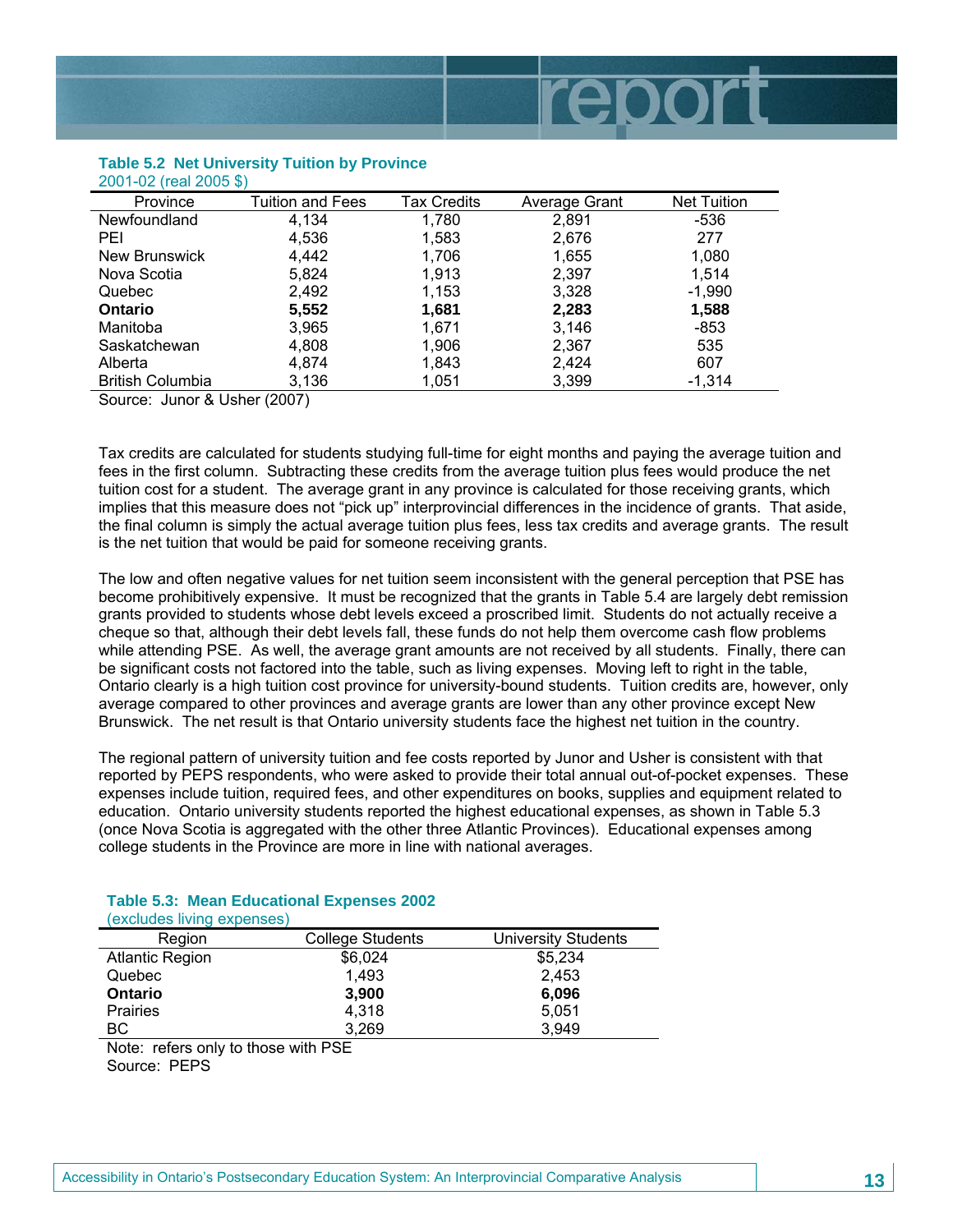

Ontario's higher university costs need not affect the province's relative participation rate if there is an offsetting higher than average level of funding.<sup>18</sup> We have already seen that savings are higher in Ontario. Is there any evidence that student financial assistance compensates in any way for the higher costs? PEPS respondents were asked about various aspects of financial assistance they received while attending PSE. Table 5.4 reports the levels of funding by PSE type and by funding type. Repayable funding consists of government loans, private bank loans and lines of credit, and loans from family or friends. Non-repayable includes amounts received from family that need not be paid back as well as scholarships, bursaries, and government grants.

#### **Table 5.4: Funding Levels**  (regional means)

| $\mu$ cyluliai liittailis j |                         |               |                            |               |
|-----------------------------|-------------------------|---------------|----------------------------|---------------|
|                             | <b>College Students</b> |               | <b>University Students</b> |               |
| Region                      | Repayable               | Non-Repayable | Repayable                  | Non-Repayable |
| <b>Atlantic Region</b>      | \$6,005                 | \$2,586       | \$3,782                    | \$2,463       |
| Quebec                      | 1,112                   | 1.409         | 1.629                      | 2,470         |
| <b>Ontario</b>              | 2.619                   | 2,206         | 3.071                      | 3,631         |
| <b>Prairies</b>             | 3,171                   | 1,812         | 2.273                      | 2,860         |
| BC.                         | 1,856                   | 3,404         | $\star$                    | $\star$       |

Note: \* indicates insufficient data Source: PEPS

Some interesting patterns emerge from Table 5.4. For college students, total funding for Ontario students was about average, significantly lower than in the Atlantic Region, slightly lower than in British Columbia, and greater than in Quebec or the Prairies. Recall that Ontario college students also reported educational expenses that were close to the national average. However, Ontario funding for college students is more or less evenly matched between repayable and non-repayable forms whereas the Atlantic and Prairie Regions show a preponderance of repayable funding and non-repayable funds predominate in British Columbia. When university students are considered, total funding in Ontario is appreciably higher than the other three regions for which reliable estimates are available, including the Atlantic Region. The higher than average university costs reported in Table 5.3 appear, then, to be matched by relatively high levels of funding. Of course, these funds include those raised from private sources and relatively high levels may not indicate active public policy to offset high costs. To examine that issue, we can explore the provincial behaviour of government student loans programs.

Table 5.5 reports the results of questions put to PEPS respondents about government student loans. The results refer only to those who actually attended PSE. Almost two-thirds of Atlantic Region college respondents applied, whether successfully or not, for government loans and the average loan amount was significantly higher than in the rest of the country. Ontario college students applied at a rate that is not statistically different than the remainder of the country and received average amounts of loans. Student loan values are determined through needs assessment and, since college costs in Ontario are estimated to be about average, the last finding is not surprising.

The rate of successful application by Ontario university students is far below that in the Atlantic Region, although average when that region is excluded. As was the case for college students, the rejection rate is the highest among the regions but, when successful, the loans amount granted was substantially above the mean values in Quebec and the Western Region. It is interesting to note that the pattern of loan amounts in Table 5.5 matches the pattern of educational expenses in Table 5.3 with the exception of the Atlantic Region where loan amounts exceed expenses. Even with that exception, government support appears to generally reflect cost differences across regions.

<sup>-</sup><sup>18</sup> It is important to recognize that the largest component of the cost of higher education is the foregone opportunity to earn income while attending PSE. If, for example, labour market opportunities in a province like Alberta are high, then participation in PSE may be low even if out-of-pocket costs are relatively low.

Accessibility in Ontario's Postsecondary Education System: An Interprovincial Comparative Analysis **14**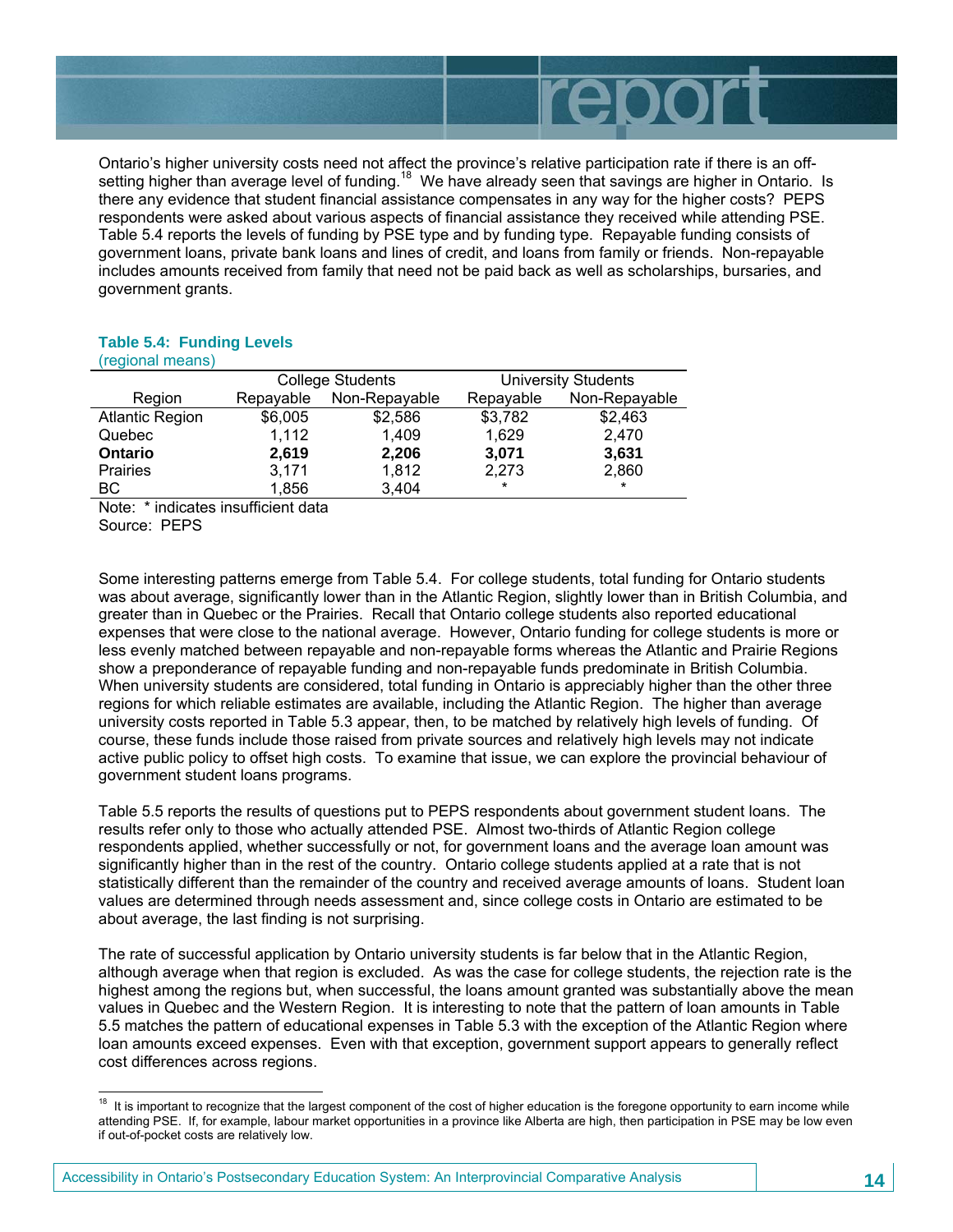

#### **Table 5.5: Receipt of Government Loans**  (Includes all PSE attenders)

| $\mu$ includes all $\mu$ of all $\sigma$ includes |                         |                         |               |              |
|---------------------------------------------------|-------------------------|-------------------------|---------------|--------------|
| Region                                            | Successfully<br>Applied | Rejected                | Never Applied | Average Loan |
|                                                   |                         | <b>College Students</b> |               |              |
| <b>Atlantic Region</b>                            | 67.0%                   | 7.8%                    | 25.2%         | \$8,224      |
| Quebec                                            | 29.7                    | 10.4                    | 59.9          | 4,005        |
| <b>Ontario</b>                                    | 28.7                    | 12.8                    | 58.5          | 5,236        |
| Western Region                                    | 30.5                    | 7.9                     | 61.6          | 5,898        |
|                                                   |                         | University Students     |               |              |
| <b>Atlantic Region</b>                            | 51.2%                   | 4.0%                    | 44.8%         | \$7,021      |
| Quebec                                            | 41.5                    | 3.5                     | 55.0          | 2,385        |
| <b>Ontario</b>                                    | 37.6                    | 10.4                    | 52.1          | 6,043        |
| Western Region                                    | 33.8                    | 8.3                     | 57.9          | 5,169        |
|                                                   |                         |                         |               |              |

Source: PEPS

# **VI. Conclusion**

It is difficult to assess the state of higher education in Ontario, and the need for policy intervention, without context. To provide that context, this report uses an interprovincial comparison of indicators that may suggest whether or not improvements are required. There is absolutely nothing to suggest that the situations in other provinces are ideal, but they can certainly be used as benchmarks in an initial examination of Ontario's performance.

The report looks at three dimensions of access: the supply of adequate spaces, retention, and financial barriers to PSE. It finds the following:

- Participation rates in the Ontario college system are relatively high (when Quebec's CEGEP's are ignored) but university participation tends to be low when only high school graduates are considered. Ontario high school graduates with low grades have a more difficult time entering university. These two results are consistent with the hypothesis that there is more rationing of university seats in Ontario.
- The high correlation between participation in PSE and family income is evident in Ontario as in all other jurisdictions. There is no evidence, however, that this correlation is more acute in the Province than elsewhere in Canada.
- The rate at which individuals leave PSE in Ontario is among the lowest in the country and those that do leave are no likelier than leavers in other regions to cite financial reasons as the cause.
- A significantly greater percentage of Ontario students enter PSE with past savings and the amount of those savings is considerable greater than in other regions.
- A greater capacity for savings may be one reason for the previous finding. But it is also true that a greater need exists in Ontario where educational expenses are average for college students but are the highest for university students.
- Total financial assistance, including funds from private sources, reflect the regional differences in costs. Total repayable and non-repayable assistance reported by Ontario university students is higher than the rest of the country.
- The higher amounts of assistance for Ontario university students may be partly attributable to government loans, since the average loan among recipients is higher in Ontario than in Quebec or the western provinces, although it is lower than in the Atlantic Region.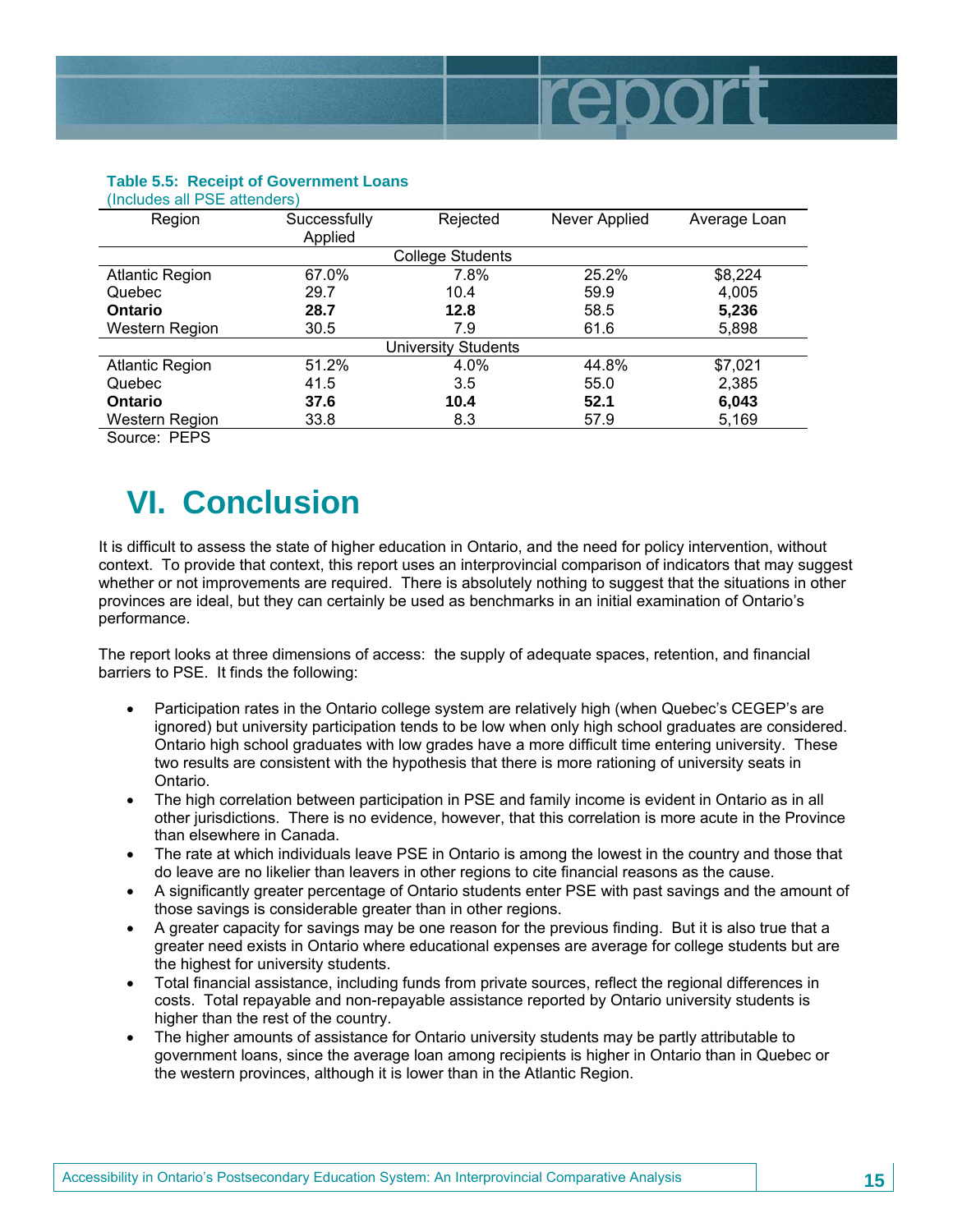

This report raises a considerable number of questions. It points to the need for further research that will corroborate the results derived from the PEPS data through alternative sources and to explore a number of issues. These include:

- The low participation rates among Ontario residents with completed high school. Ontario's performance relative to other provinces seems to deteriorate when participation is measured for this group rather than the population as a whole.
- The relationship between family background and participation in PSE needs to be explored with data that are richer in detail about those backgrounds.
- The surprisingly large differences in the types of funding used by students in different regions. The ratio of repayable to non-repayable funding is important to access if the phenomenon of debt aversion plays a role, and this ratio varies considerably across regions.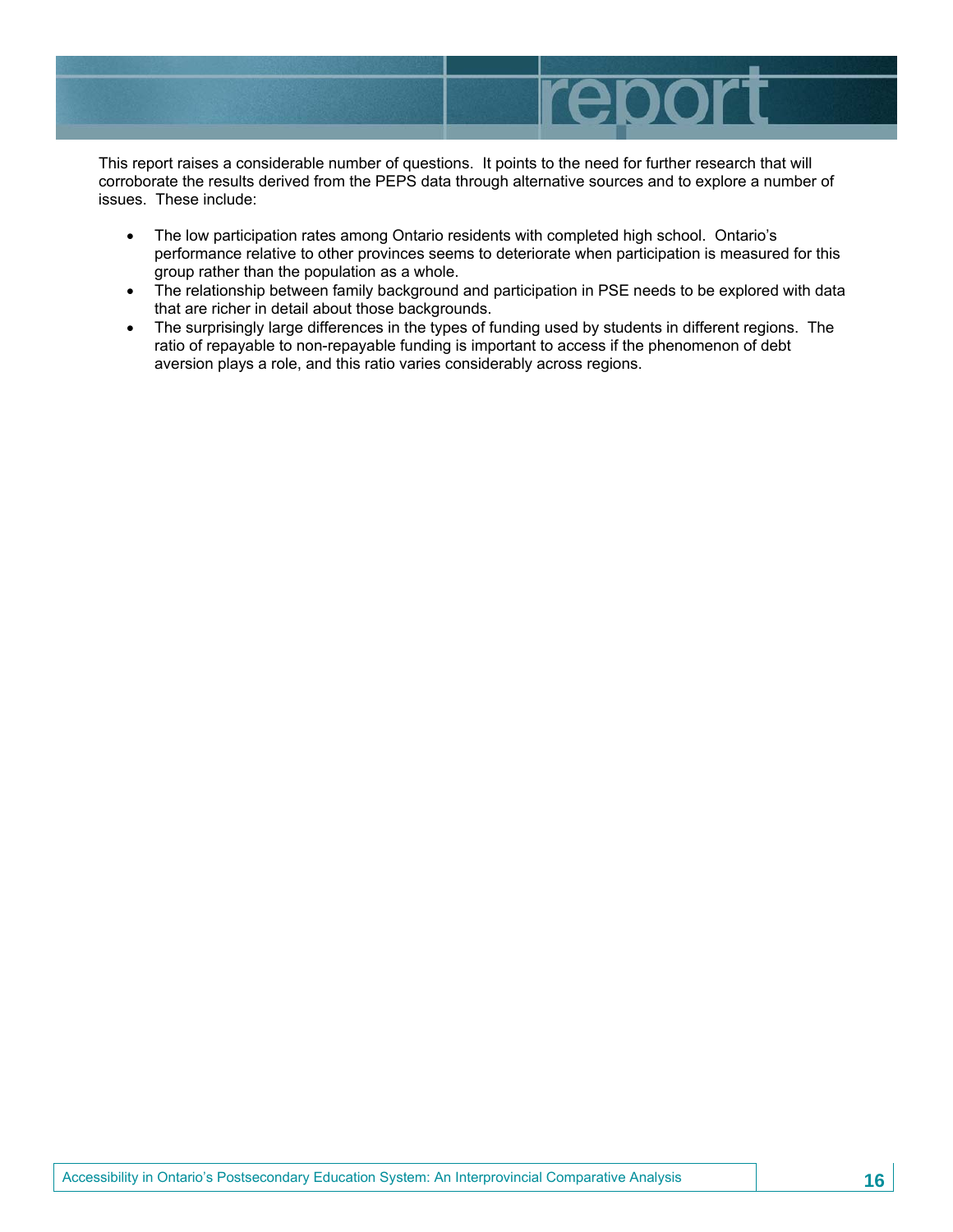## **References**

Barr-Telford, Lynn, Fernando Cartwright, Sandrine Prasil, Kristina Shimmons (2003), *Access, Persistence and Financing: First Results of the Postsecondary Education Participation Survey*, Education, Skills and Learning Research Paper No. 007, Cat. no. 81-595, Ottawa: Statistics Canada.

report

- Butlin, George (1999), "Determinants of Post-secondary Participation", *Education Quarterly Review*, Cat. no. 81-003, Vol. 5, no. 3, Ottawa: Statistics Canada, pp. 7-35.
- deBroucker, Patrice (2005), "Getting There and Staying There: Low-Income Students and Postsecondary Education", Canadian Policy Research Networks Research Report W27.
- Canadian Education Statistics Council (2007), *Education Indicators in Canada: Report of the Pan-Canadian Education Indicators Program 2007*, Statistics Canada, 81-582-XIF.
- Corak, Myles, Garth Lipps, John Zhao (2003), *Family Income and Participation in Postsecondary Education*, Statistics Canada, 11F00019MIE, No. 210.
- Drewes, Torben (2006), "*A Profile of Canadian Savers and Non-Savers*", Human Resources and Social Development Canada, Learning Branch, Research Report.
- Drewes, Torben (2007), "The Impact of Savings on the Decision to Pursue Post-secondary Education", Human Resources and Social Development Canada, Learning Branch, Research Report.
- Drolet, Marie (2005), *Participation in Postsecondary Education in Canada: Has the Role of Parental Income and Education Changes over the 1990's?*, Statistics Canada, 11F00019MIE, No. 243.
- Educational Policy Institute (2004), *Epicentre*, Fall 2004.
- Ferrer, A., W.C. Riddell (2002), "The Role of Credentials in the Canadian Labour Market", *Canadian Journal of Economics*, Vol. 34, No. 4, pp. 879-905.
- Finnie, R. (2005), "A Simple Model of Access and Capacity for Post-secondary Schooling in Canada", School of Policy Studies, Queen's University, Working Paper #40.
- Grayson, P., K. Grayson (2003), *Research on Retention and Attribution*, The Canada Millenium Scholarship Foundation.
- Junor, S., A. Usher (2004), *The Price of Knowledge 2004: Access and Student Finance in Canada,* The Canadian Millennium Scholarship Foundation.
- Junor, S., A. Usher (2007), *The End of Need-Based Student Financial Aid in Canada?*, Research Report, Canadian Association of Student Financial Aid Administrators.
- Lambert, Mylene, Lkarka Zeman, Mary Allen, Patrick Bussiere (2004), *Who Pursues Post-secondary Education, Who Leaves and Why? Results from the Youth in Transition Survey*, Culture, Tourism and the Centre for Education Statistics Research Paper 26, Ottawa: Statistics Canada.
- Lemieux, Thomas (2003), "The Causal Effect of Education on Earnings in Canada", in *Toward Evidence-Based Policy for Canadian Education*, P. de Broucker and A. Sweetman (ed.), Queen's University, John Deutsch Institute, pp. 105-116.
- Malatest and Associates (2007), *The Class of 2003: High School Follow-up Survey*, Research Report, The Canadian Millennium Scholarship Foundation.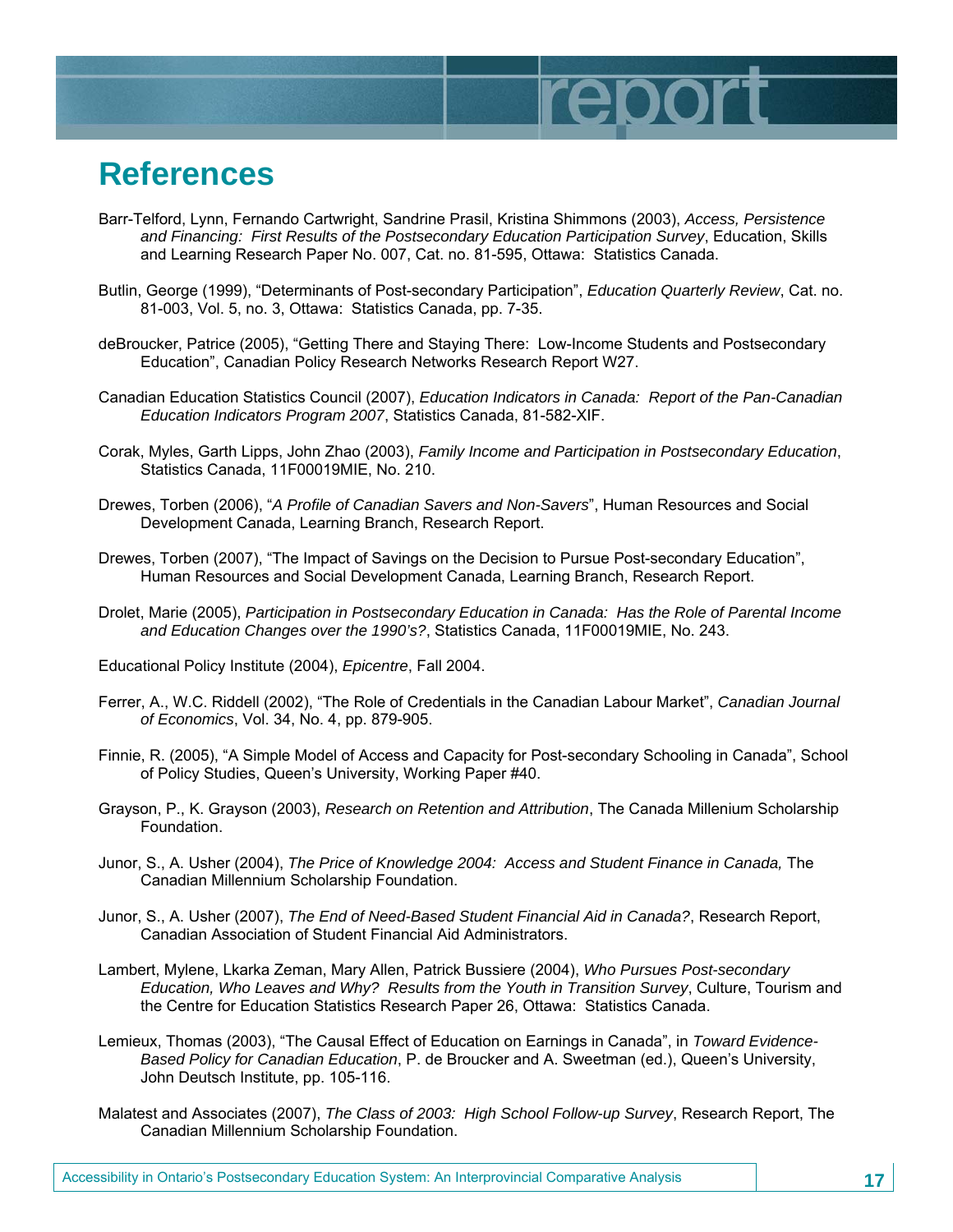

- Neill, C. (2007), *Canada's Tuition and Education Tax Credits*, Research Report, The Canada Millennium Scholarship Foundation, Montreal.
- Sampson and Associates, (2007), *Value for Money Review of Canada Millenium Scholarship Foundation*, Research Report, HRSDC, Canada Student Loans Program.
- Snowden, K. (2004), *Applicant Data in Canada: Another Perspective on Access*, Research report, The Canadian Millennium Scholarship Foundation.
- Snowden, K. (2005), *Without a Roadmap: Government Funding and Regulation of Canada's Universities and Colleges*, Research report, Canadian Policy Research Networks.
- Zeman, K. (2007), "A First Look at Provincial Differences in Educational Pathways from High School to College and University", *Education Matters*, Vol. 4, No. 2, Statistics Canada.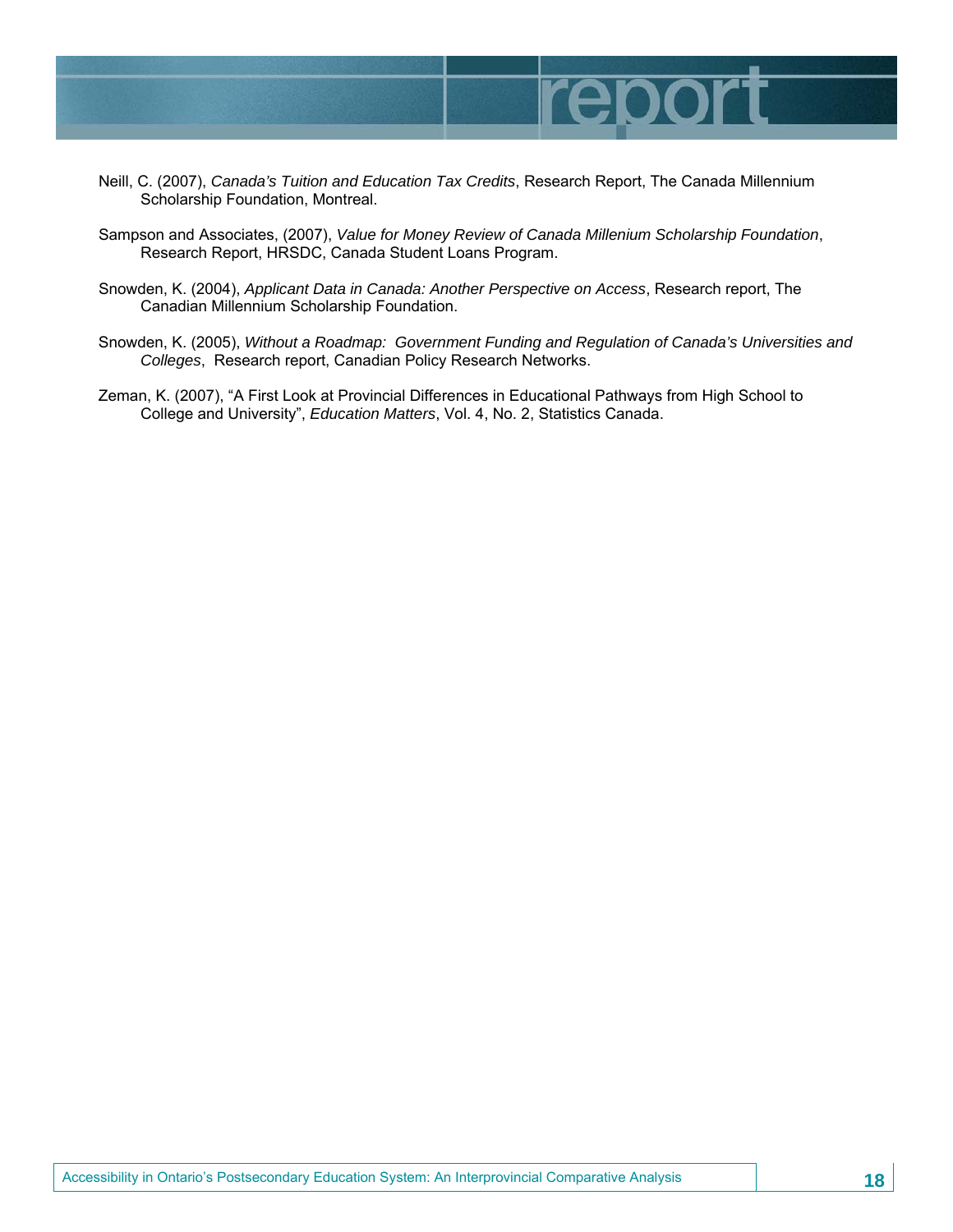

# **Appendix**

### Postsecondary Education Program Classification

| PSE Category Used in Report |                                                                                                                                                                                                                                                                                                                                                                                          |
|-----------------------------|------------------------------------------------------------------------------------------------------------------------------------------------------------------------------------------------------------------------------------------------------------------------------------------------------------------------------------------------------------------------------------------|
|                             | Includes the following PEPS categories                                                                                                                                                                                                                                                                                                                                                   |
| University                  | University transfer program at a college or CEGEP (for credits,<br>university transfer diploma, or Associate's degree)<br>Undergraduate-level diploma or certificate BELOW Bachelor's<br>degree<br>Bachelor's degree<br>First professional degree<br>Graduate-level diploma or certificate ABOVE a Bachelor's<br>degree but BELOW a Master's degree<br>Master's degree<br>Ph.D.<br>D.Ed. |
| College                     | Private business school or training institute<br>College, CEGEP or trade/vocational<br>College post-diploma or graduate level program                                                                                                                                                                                                                                                    |
| Other                       | Secondary School Vocational Diploma<br>Attestation of Vocational Specialization<br>Registered Apprenticeship program<br>Diploma, certificate, or license from a professional association<br>Other                                                                                                                                                                                        |

### **Postsecondary Educational Categories**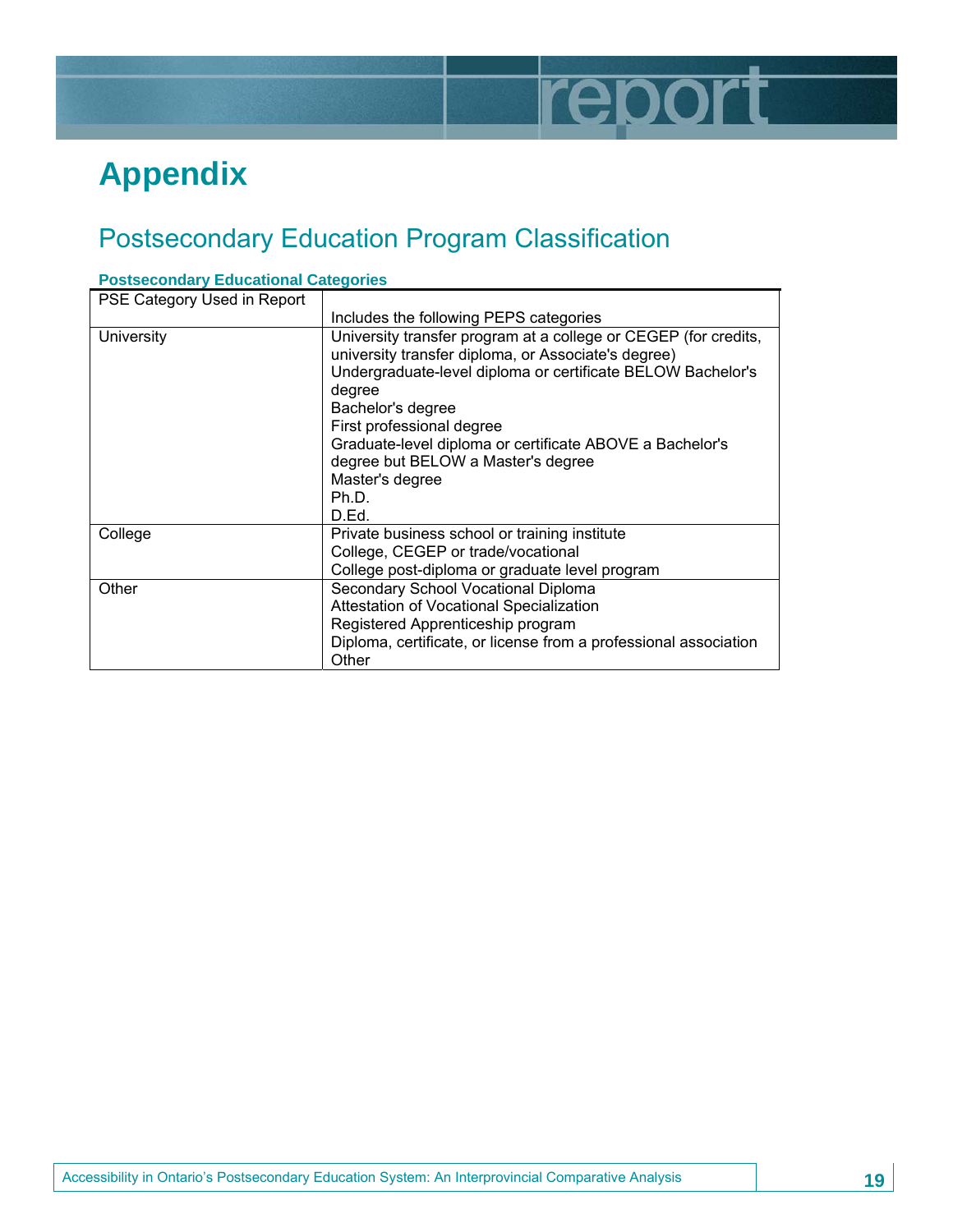